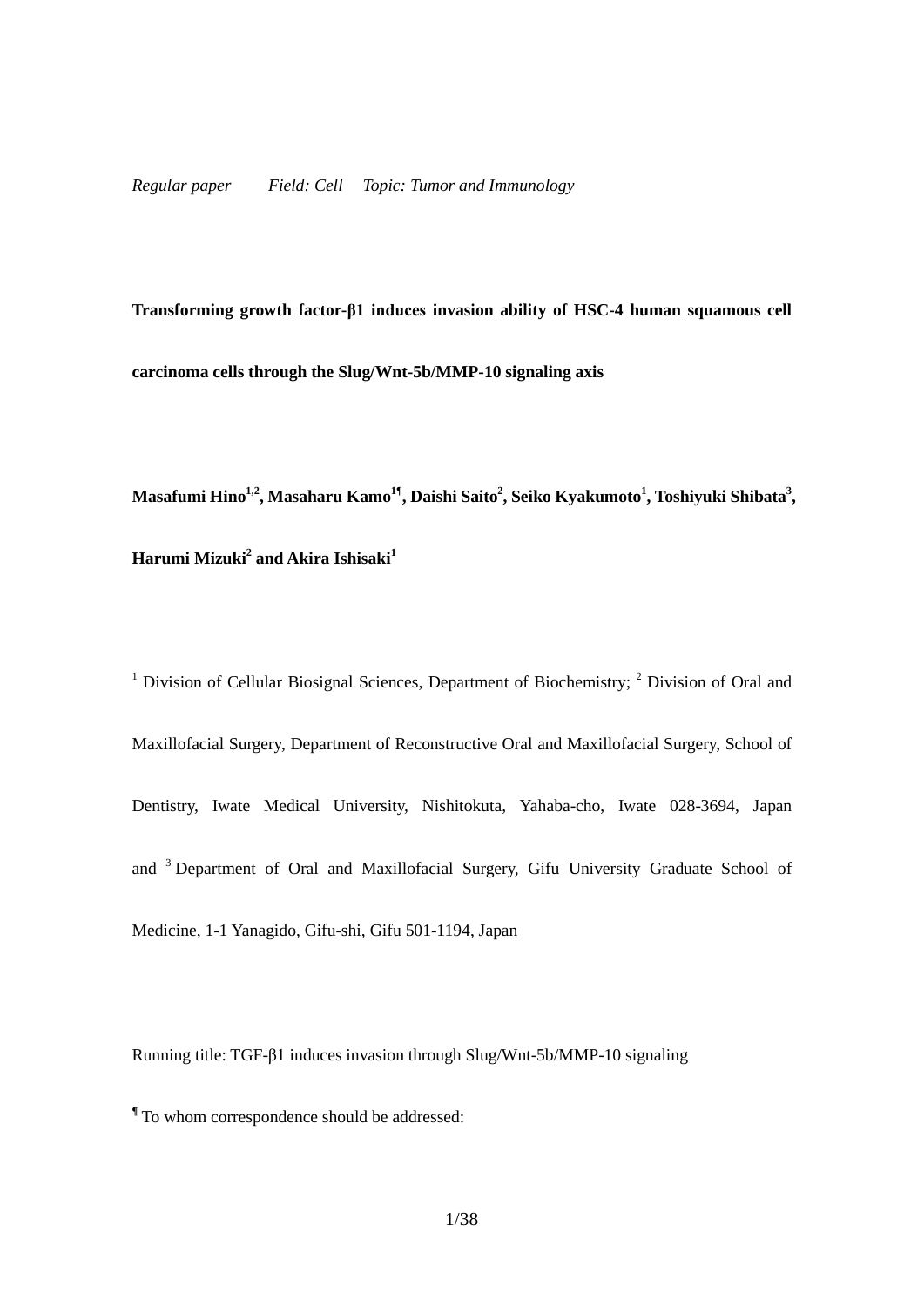Masaharu Kamo, Division of Cell Biosignal Sciences, Department of Biochemistry, Iwate

Medical University, 2-1-1 Nishitokuta, Yahaba-cho, Iwate 028-3694, Japan

Telephone +81-19-651-5111 ext. 5741; Fax: +81-19-908-8012

E-mail: [mkamo@iwate-med.ac.jp](mailto:kyakumot@iwate-med.ac.jp)

## Abbreviations[†](#page-1-0)

#### **Summary**

Epithelial-mesenchymal transition (EMT) promotes the invasion of oral cancer cells, but the underlying molecular mechanisms are poorly understood. We previously demonstrated that transforming growth factor-β1 (TGF-β1) induces the expression of mesenchymal markers in human oral squamous cell carcinoma (hOSCC) HSC-4 cells. Intriguingly, the expression of the

<span id="page-1-0"></span> <sup>†</sup> Abbreviations: BCA, bicinchoninic acid; CaMKII, calmodulin-dependent protein kinase II; Dvl, dishevelled; ECM, extracellular matrix; EMT, epithelial-mesenchymal transition; FBS, fetal bovine serum; FDZ, Frizzled; hOSCC, human oral squamous cell carcinoma; JNK, c-Jun N-terminal kinase; LRP, low-density lipoprotein receptor-related protein; MEF, myocyte enhancer factor; MEM, Eagle's minimum essential medium; MMP, matrix metalloproteinase; MS, Mass spectrometry; PBS, phosphate-buffered saline; qRT-PCR, quantitative real-time reverse transcriptase polymerase chain reaction; RIPA, radio-immunoprecipitation assay; R-Smad, receptor-regulated Smad; SD, standard deviation; siRNA, small interfering RNA; TGF-β, transforming growth factor-β; TLC/LEF, T-cell factor/lymphoid enhancer-binding factor; TβR, transforming growth factor-β receptor; TβR-I, TGF-β receptor type I; TβR-II, TGF-β receptor type II; TIMP*,* tissue inhibitor of metalloproteinase.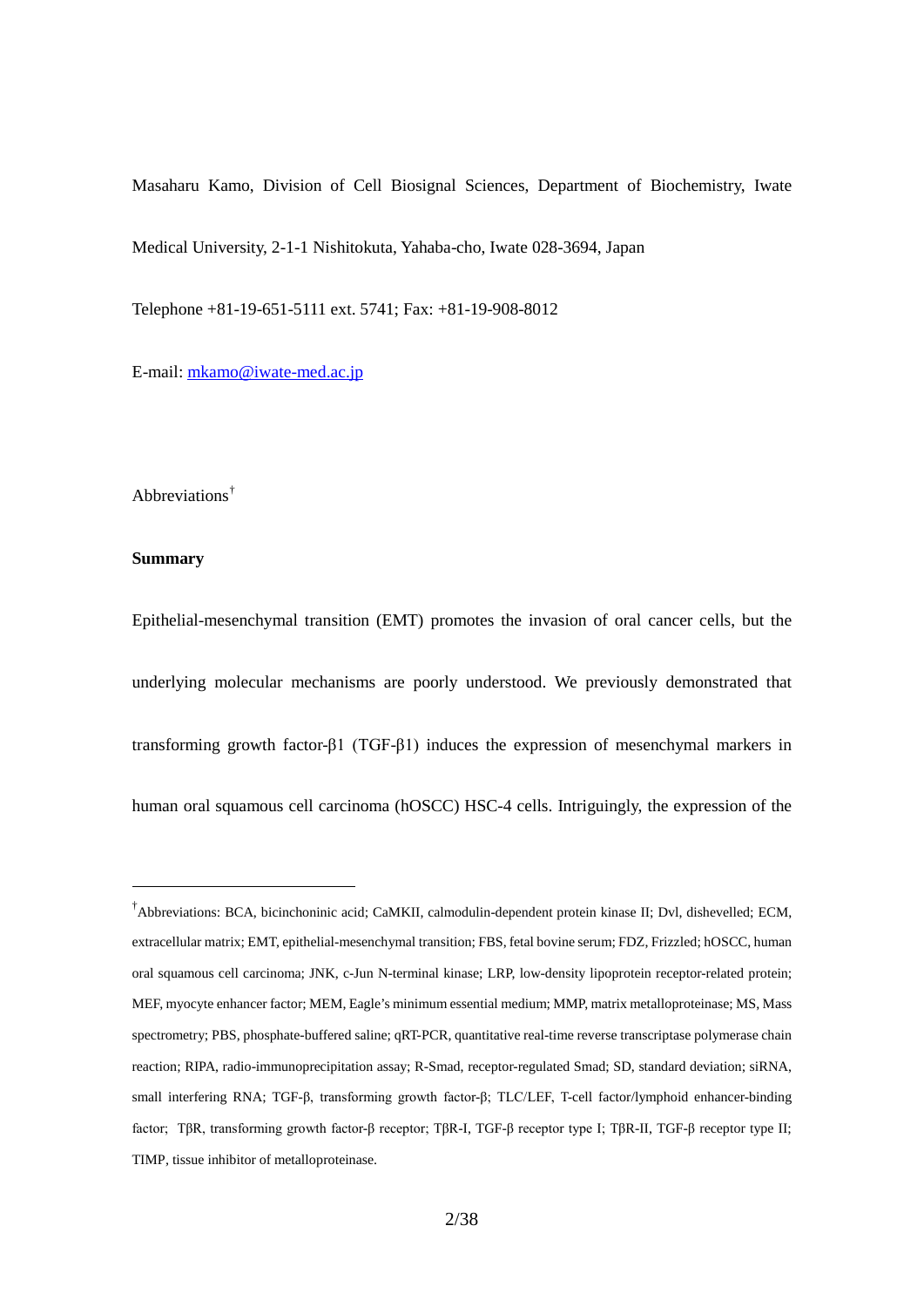EMT-related transcription factor Slug was also significantly upregulated upon TGF-β1 stimulation. However, the mechanism by which Slug transduces the TGF-β1-induced EMT signal to enhance the invasiveness of HSC-4 cells, is poorly understood. Proteomic analysis revealed that the expression of matrix metalloproteinase (MMP)-10 was upregulated in TGF-β1-stimulated cells. Additionally, a Boyden chamber assay revealed that the TGF-β1-induced increase in invasiveness of HSC-4 cells was significantly inhibited by MMP-10 siRNA. Intriguingly, Slug siRNA suppressed TGF-β1-induced expression of MMP-10. These results suggest that TGF-β1 induces invasion in HSC-4 cells through the upregulation of MMP-10 expression in a Slug-dependent manner. On the other hand, Slug siRNA suppressed TGF-β1-induced Wnt-5b expression. Wnt-5b significantly induced MMP-10 expression, while Wnt-5b siRNA suppressed the TGF-β1-induced increase in invasiveness, suggesting that TGF-β1-induced expression of MMP-10, and the resulting upregulation of invasiveness, are mediated by Wnt-5b. Overall, these results suggest that TGF-β1 stimulates HSC-4 cell invasion through the Slug/Wnt-5b/MMP-10 signaling axis.

**Key words:** invasion; MMP-10; Slug; TGF-β; Wnt-5b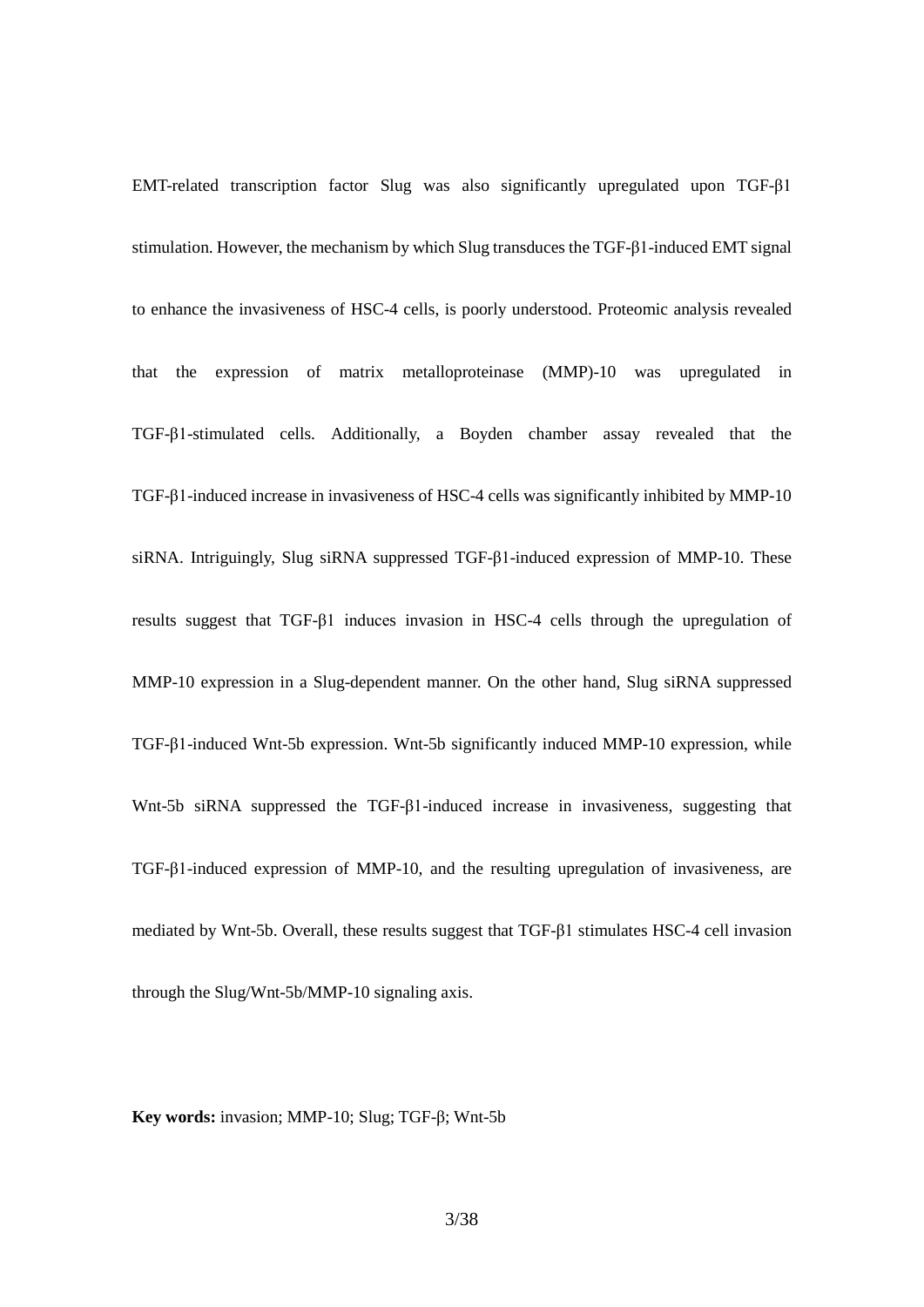Human oral squamous cell carcinoma (hOSCC) is a common type of cancer (*1, 2*). Despite the development of advanced treatment, patients suffering from hOSCC are still faced with poor prognosis and high mortality rates. Especially the mechanisms of hOSCC invasion and metastasis are not well understood (*3*). Intriguingly, gene expression profiling shows that epithelial-mesenchymal transition (EMT) is a characteristic feature of high-risk head and neck squamous cell carcinoma (*2-4*). EMT is a process that allows a polarized epithelial cell to assume a mesenchymal cell phenotype, which is characterized by enhanced motility and invasiveness (*5*). In addition, EMT also causes the disruption of cell-cell adherence, loss of apico-basal polarity, and matrix remodeling, and thereby promotes tumor metastasis (*6, 7*). At the molecular level, EMT is characterized by the loss of epithelial markers such as E-cadherin, down-regulation of cytokeratins, up-regulation of mesenchymal markers such as N-cadherin and vimentin, and acquisition of a fibroblast-like motile and invasive phenotype (*8*). However, the molecular mechanisms underlying hOSCC invasion associated with EMT are not well characterized.

TGF-β exerts multiple functions by binding to transmembrane serine/threonine kinases, TGF-β receptor type I (TβR-I) and type II (TβR-II), which mediate specific intracellular signaling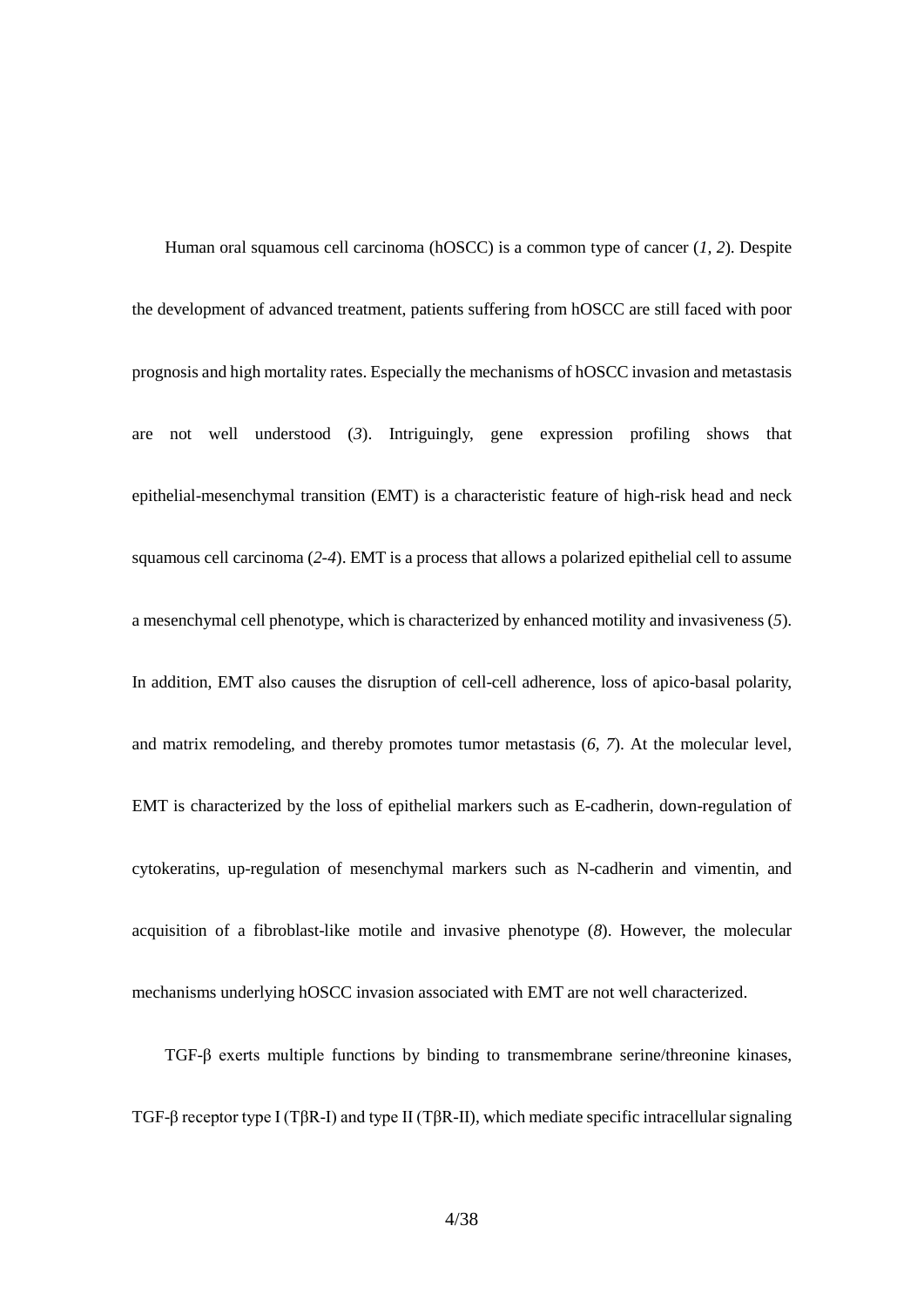pathways through the phosphorylation of receptor-regulated Smads (R-Smads). Phosphorylated R-Smads associate with Smad4 and translocate to the nucleus where they control the transcription of target genes in cooperation with other transcription factors and transcriptional co-activators or co-repressors (*9, 10*). TGF-β is associated with the malignant transformation and aggravation of cancer through the induction of EMT (reviewed in *11-13*). Many transcriptional factors, such as Snail (*14*) and Slug (*15*), participate in EMT (*16, 17*) , and the interaction between Smads and EMT-promoting transcriptional factors results in the formation of complexes that engage in both the repression of epithelial genes and the activation of mesenchymal genes.

Recent studies on tumor biology revealed that complex interactions of tumor cells with their adjacent microenvironment, including the extracellular matrix (ECM), are necessary for various mechanisms involved in tumor development and progression (reviewed in *18*). Thus, the interaction between tumor cells and the ECM controls most aspects of tumorigenicity, including EMT and subsequent tumor cell invasion. Several matrix metalloproteinases (MMPs), including MMP-2 and MMP-9, also play a role in tumor invasion and metastasis (*19-21*). In addition, TGF-β promotes tumor invasion by stimulating the expression of proteases that digest ECM components. Several types of MMPs are upregulated by TGF-β stimulation, such as MMP-1, -3,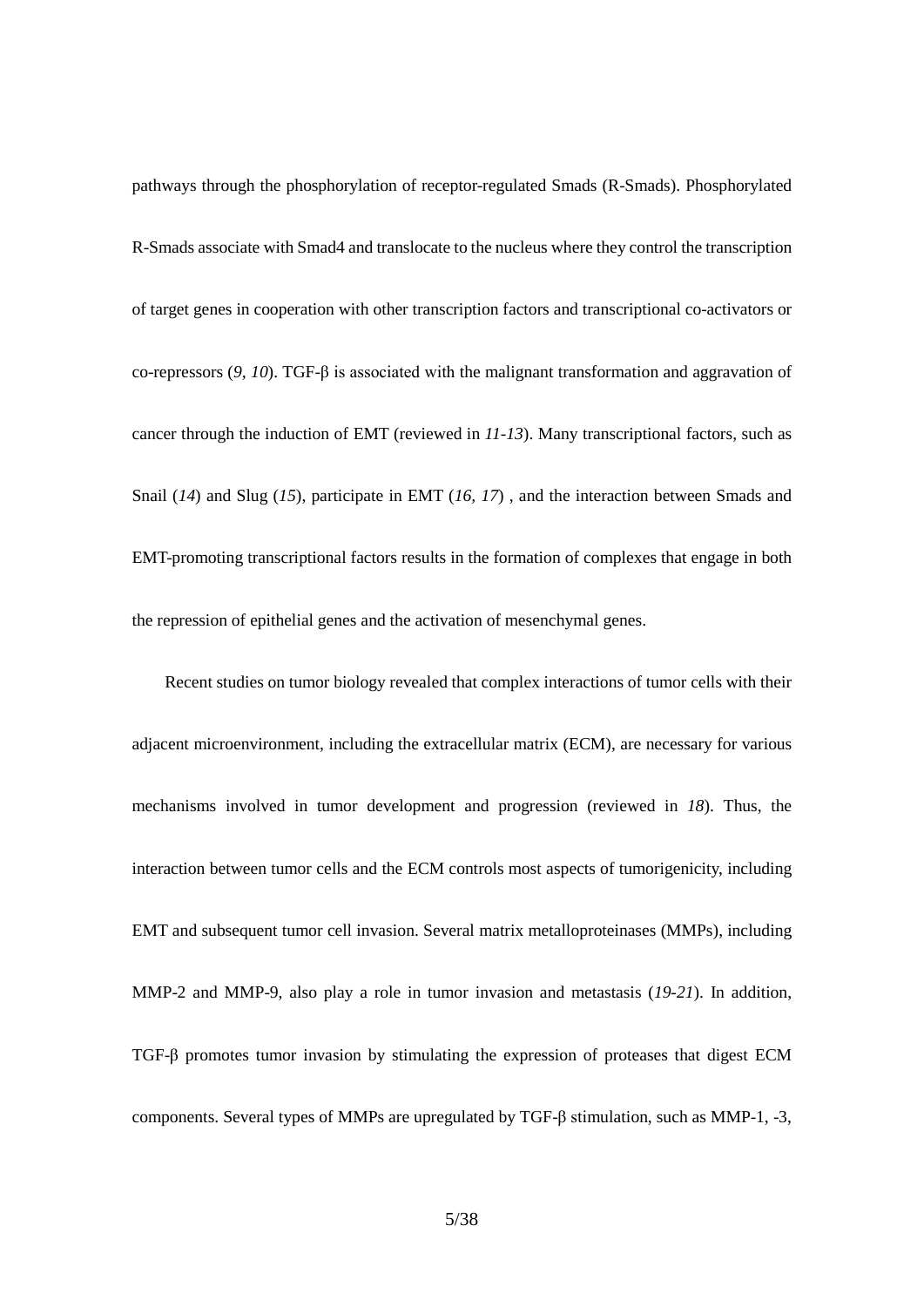-9, and -10 (*22, 23*). MMP-10 (EC3.4.24.22), also known as stromlysin-2, targets a broad range of extracellular matrix proteins, including collagen type IV, gelatin, elastin, fibronectin, laminin, and proteoglucan, as well as proMMP-1, -7, -8, -9, and -13 (*24*). In particular, ectopic overexpression of MMP-10 induces invasion of hOSCC cells (*25*).

The Wnt signaling pathway is important for cell development and cancer (*26, 27*). The Wnt family of glycoproteins consists of 19 Wnt ligands in humans (*28*). Wnt ligands bind to membrane-bound receptors, including 10 types of Frizzled (FDZ) receptors, low-density lipoprotein receptor-related protein (LRP) 5/6, and atypical receptor tyrosine kinases (RTKs)-PKT7, ROR2, and RYK (*29, 30*). Wnt signaling can roughly be divided into two pathways: the β-catenin dependent "canonical" and the β-catenin independent "non-canonical" pathway. In canonical signaling, binding of Wnt ligands to both an FDZ receptor and co-receptor (LRP5/6) leads to the activation of intracellular signaling cascades through the dissociation of cytoplasmic β-catenin from membrane. Then, cytoplasmic β-catenin binds to T-cell factor/lymphoid enhancer-binding factor (TLC/LEF) and activates target gene transcription. The EMT-induced disruption of E-cadherin-mediated adherens junctions also causes the translocation of β-catenin from the cell membrane into the cytoplasm, allowing it to enter the nucleus and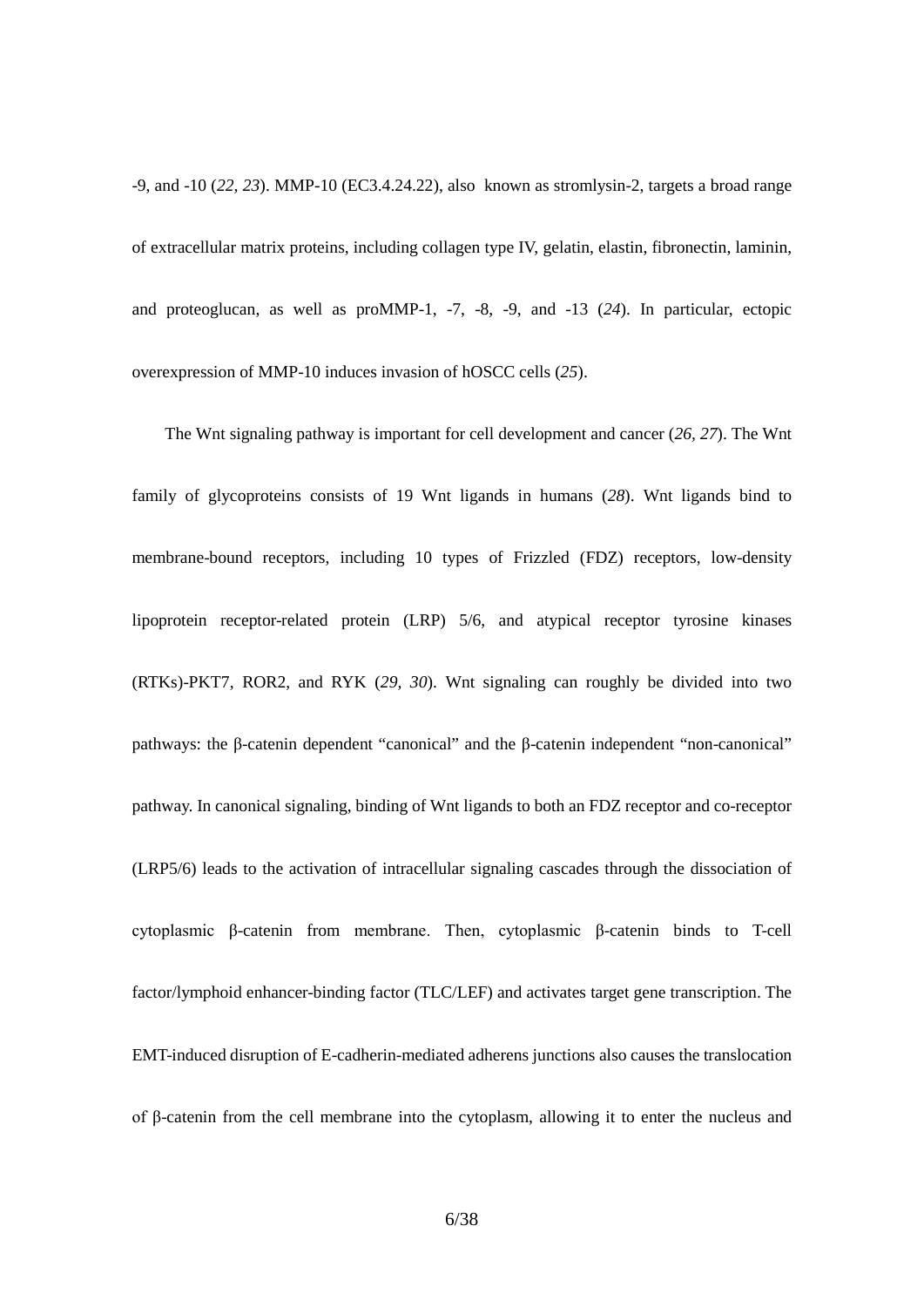transactivate genes via the canonical Wnt signaling pathway (*31-33*). Thus, Wnt/β-catenin activation is an integral part of EMT (*34, 35*). It has been shown that β-catenin is predominantly localized in the nucleus in human oral squamous cell carcinoma (hOSCC) cells at the invasive front by Wnt3 (*36*). On the other hand, other types of Wnt ligands bind to their respective receptors and elicit cellular responses. Wnt-5a (*37*) and b (*25*) are the ligands for the activation of the non-canonical signaling pathway. Wnt-5a signaling is stimulated by TGF-β and regulates ECM production in airway smooth muscle cells (*37*). This signaling pathway consists of the  $Ca^{2+}$ -dependent signaling and planar cell polarity pathways. In the  $Ca^{2+}$  pathway,  $Ca^{2+}$ -dependent molecules, such as calcineurin,  $Ca^{2+}/c$ almodulin-dependent protein kinase II (CaMKII), and PKC are activated. The planar cell polarity pathway involves the activation of small Rho-GTPases and c-Jun N-terminal kinases (JNKs) or the Rho-kinase signaling (*29, 38*). Intriguingly, Deraz et al. previously reported that Wnt-5b promotes the upregulation of MMP-10 in hOSCC (*25*).

We previously demonstrated that TGF-β1 promotes the EMT of hOSCC cells (*39*). More specifically, TGF-β1 upregulates the expression levels of mesenchymal markers, such as N-cadherin, vimentin, and integrin α3β1-targeted proteins, and also enhances cell migratory activity in HSC-4, a hOSCC cell line. Intriguingly, the expression level of the EMT-related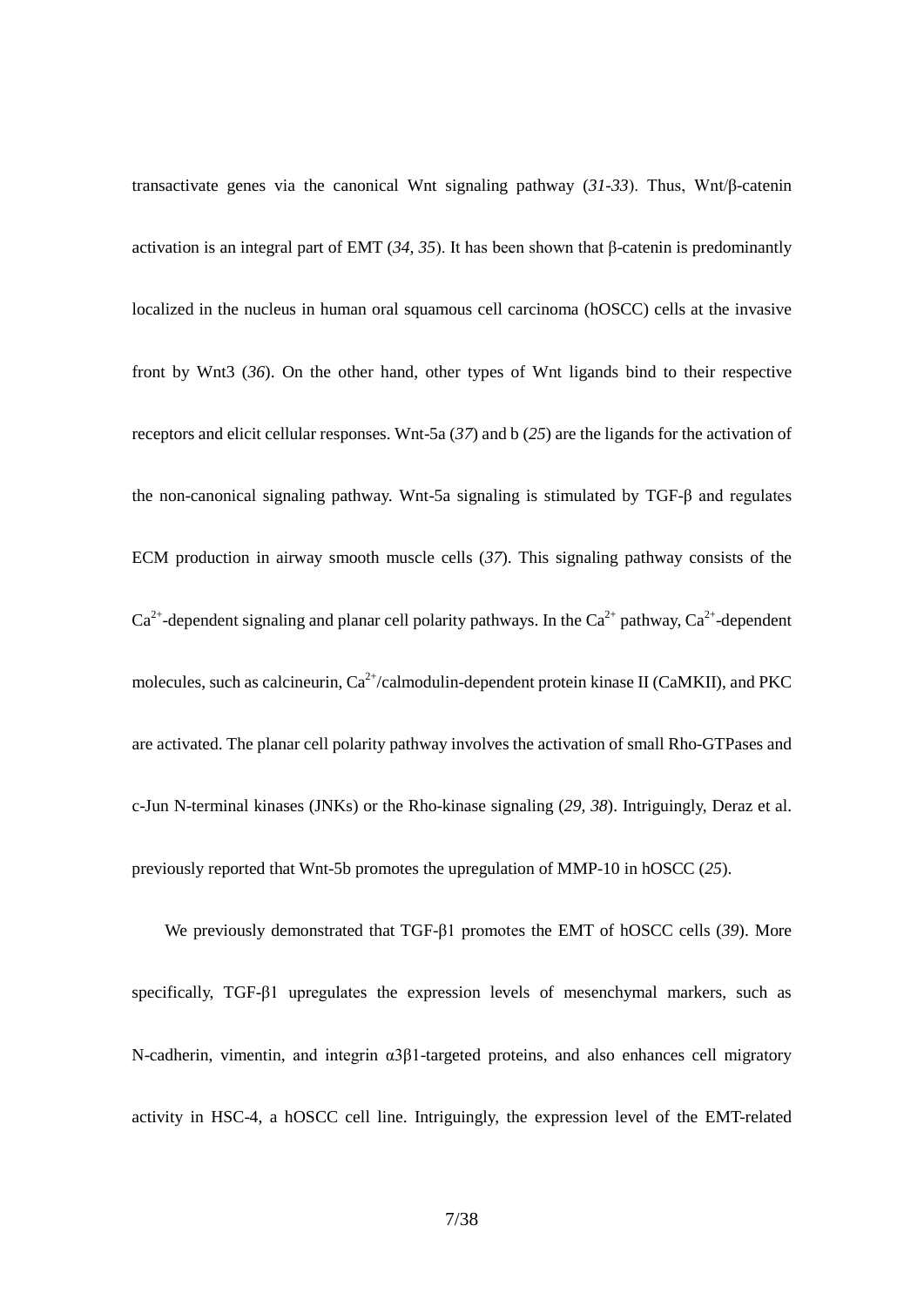transcription factor Slug was also significantly upregulated upon TGF-β1 stimulation, suggesting that Slug may control the EMT of HSC-4 cells stimulated with TGF-β1. However, it remains to be clarified how Slug, the different Wnt family members, and MMPs cooperate in the transduction of TGF-β-induced signals to stimulate the invasion ability of hOSCC cells. In this paper, we discuss the functional relationship between Slug, MMP-10, and Wnt-5b with regard to the upregulation of HSC-4 cellular invasion in response to TGF-β stimulation.

#### **Materials and Methods**

#### **Materials**

Cultured cell lines were obtained from the Human Science Resource Cell Bank (Osaka, Japan). Recombinant human TGF-β1 was purchased from PEPROTECH (Rocky Hill, NJ, USA). The c-JNK inhibitor SP600125 was provided by Merck-Millipore (Frankfurt, Germany). Dvl-PDZ Domain Inhibitor II, which disrupts FZD-dishevelled (Dvl) interactions in Wnt signaling, was also purchased from Merck-Millipore. Human recombinant DKK1 protein, which inhibits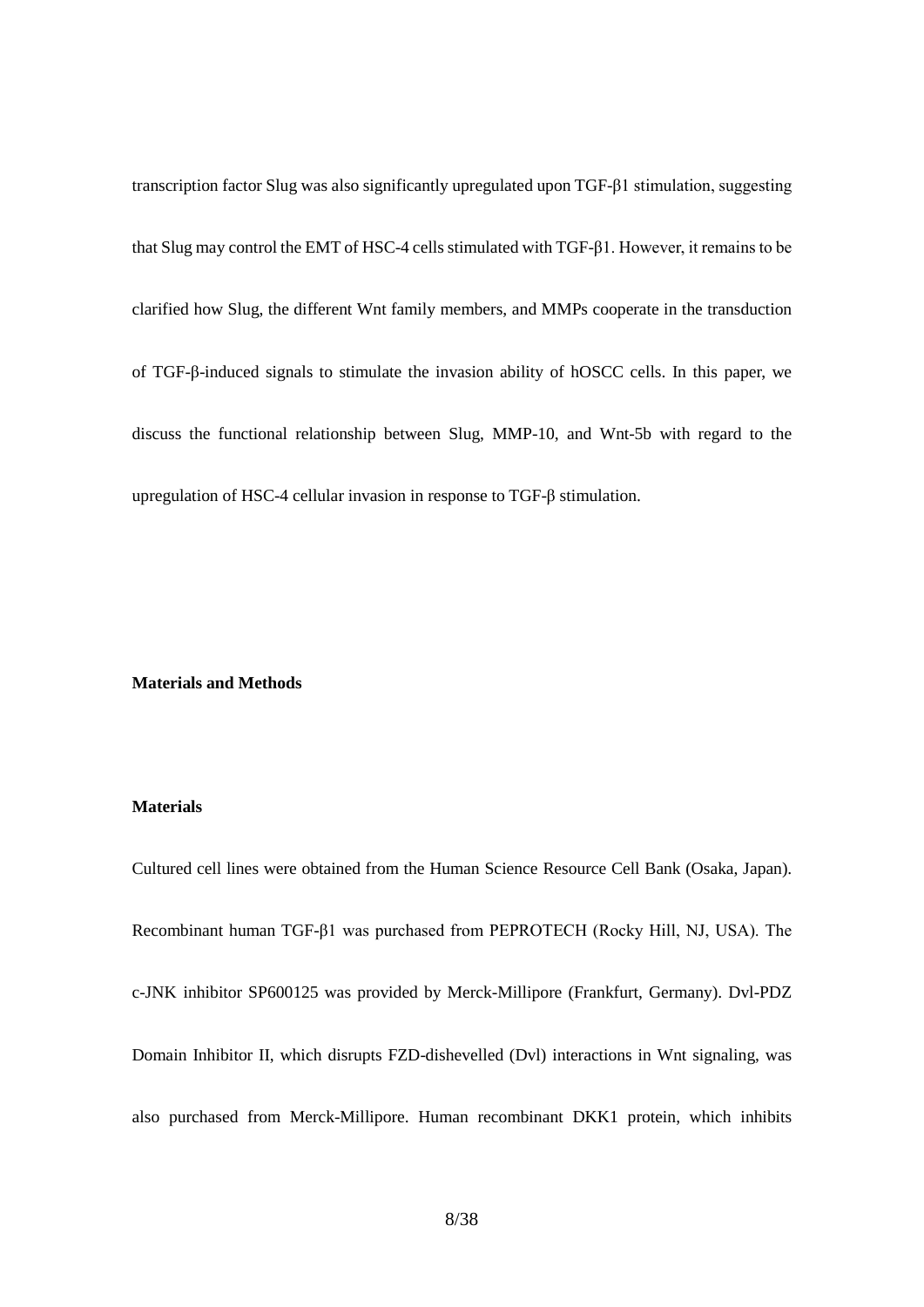non-canonical Wnt signaling by preventing LRP5/6 interaction with Wnt, was provided by ATGen (Seongnam-si, South Korea). Recombinant human Wnt-5b was purchased from R&D systems (Minneapolis, MN, USA). Protease inhibitor cocktail for use with mammalian cell and tissue extracts and phosphatase inhibitor cocktail 1 and 2 were purchased from Sigma-Aldrich (St. Louis, MO, USA). All other reagents were analytical grade.

## **Cell culture**

All cell lines were grown at  $37^{\circ}$ C and  $5\%$  CO<sub>2</sub>. Human HSC-2 and HSC-4 squamous cell carcinoma cells were cultured in Eagle's minimum essential medium (MEM; Sigma-Aldrich) supplemented with 10% fetal bovine serum (FBS; Gibco BRL, Rockville, MD, USA). HSC-3 cells were cultured in DMEM (Gibco BRL) containing 10% FBS. SAS cells were cultured in PRIM1640 medium (Gibco BRL) supplemented with 10% FBS. The culture medium was removed and replaced with serum-free medium 24 h prior to TGF-β1 stimulation. In the experiments pertaining to the production of secreted proteins, such as MMP-10 and Wnt-5b,  $4 \times$  $10<sup>5</sup>$  cells (HSC-4) were cultured in 6-well plates for 48 or 72 h with 3.0 mL serum-free medium, containing 10 ng/mL TGF-β1. A fraction of the conditioned medium (500 µL) was harvested and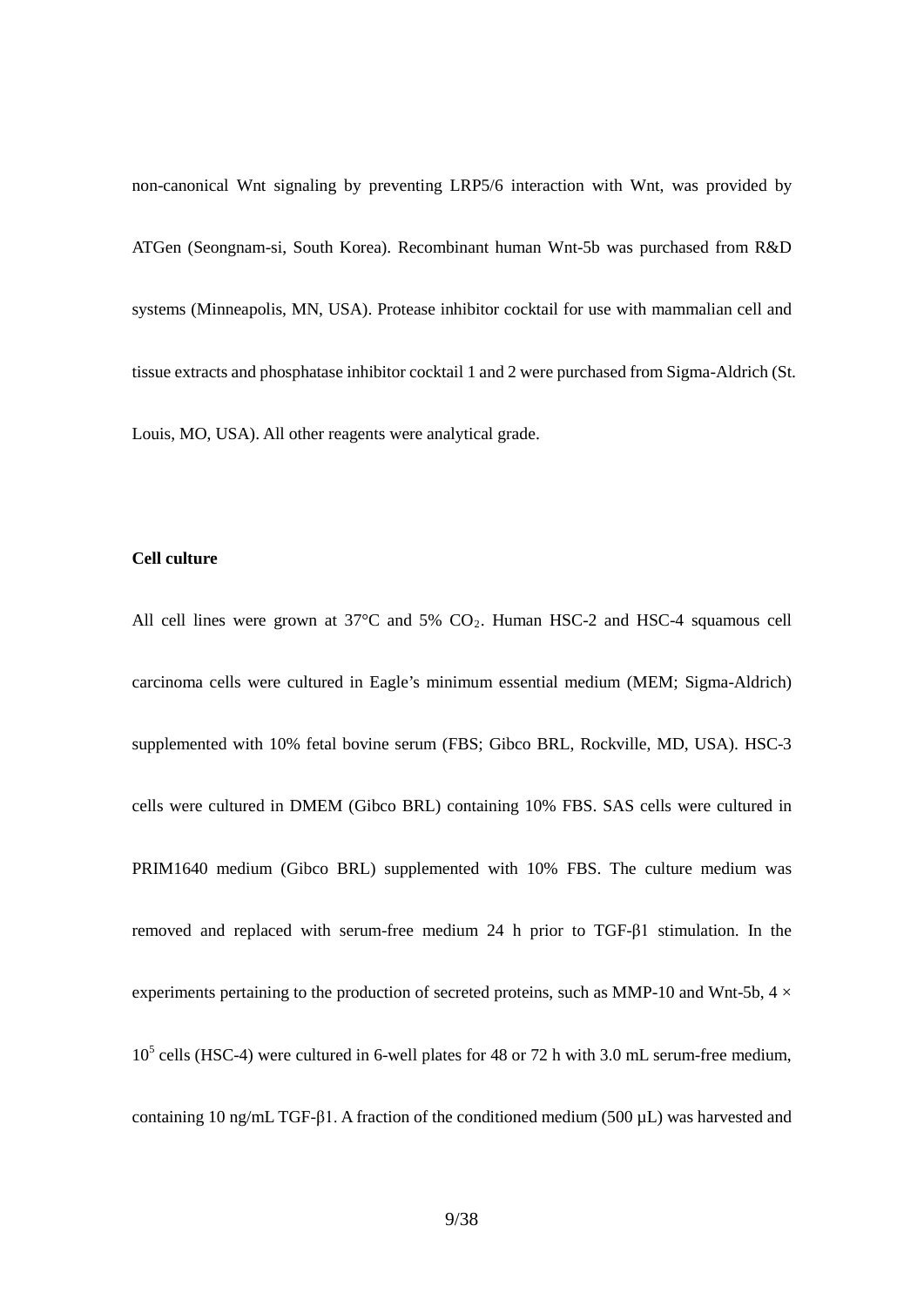then concentrated by ultrafiltration using Microcon-10 filters (cut-off, 10 kDa; Merck) to a volume of 20  $\mu$ L. An equal volume of sample buffer (Laemmli 2 $\times$  concentrate; Sigma-Aldrich) was added to the concentrated medium and the samples were separated by SDS-PAGE. Based on our previous work (*39*), we compared the expression of ECM proteins in conditioned medium for an equal number of cells, without detection of a loading control (Supplementary Fig. S1C).

## **Mass spectrometry analysis**

SDS-PAGE was carried out on a 10–20% acrylamide gradient gel (ATTO Co., Tokyo, Japan). Protein bands were stained with Flamingo fluorescent gel stain (BIO-RAD, Hercules, CA, USA). Digestion of proteins in the gel pieces was carried out according to a previously described method (*39*). The peptides were eluted with a gradient of 10–65% acetonitrile in 0.1% formic acid by capillary HPLC (Agilent 1100 System; Agilent). Mass spectrometry (MS) was carried out on an HCT ultra si (Bruker Daltonics, Bremen, Germany), according to the manufacturer's instructions. Protein sequence database searches were performed with Mascot (Matrix Science, Boston, MA, USA) using the MS/MS peptide ions.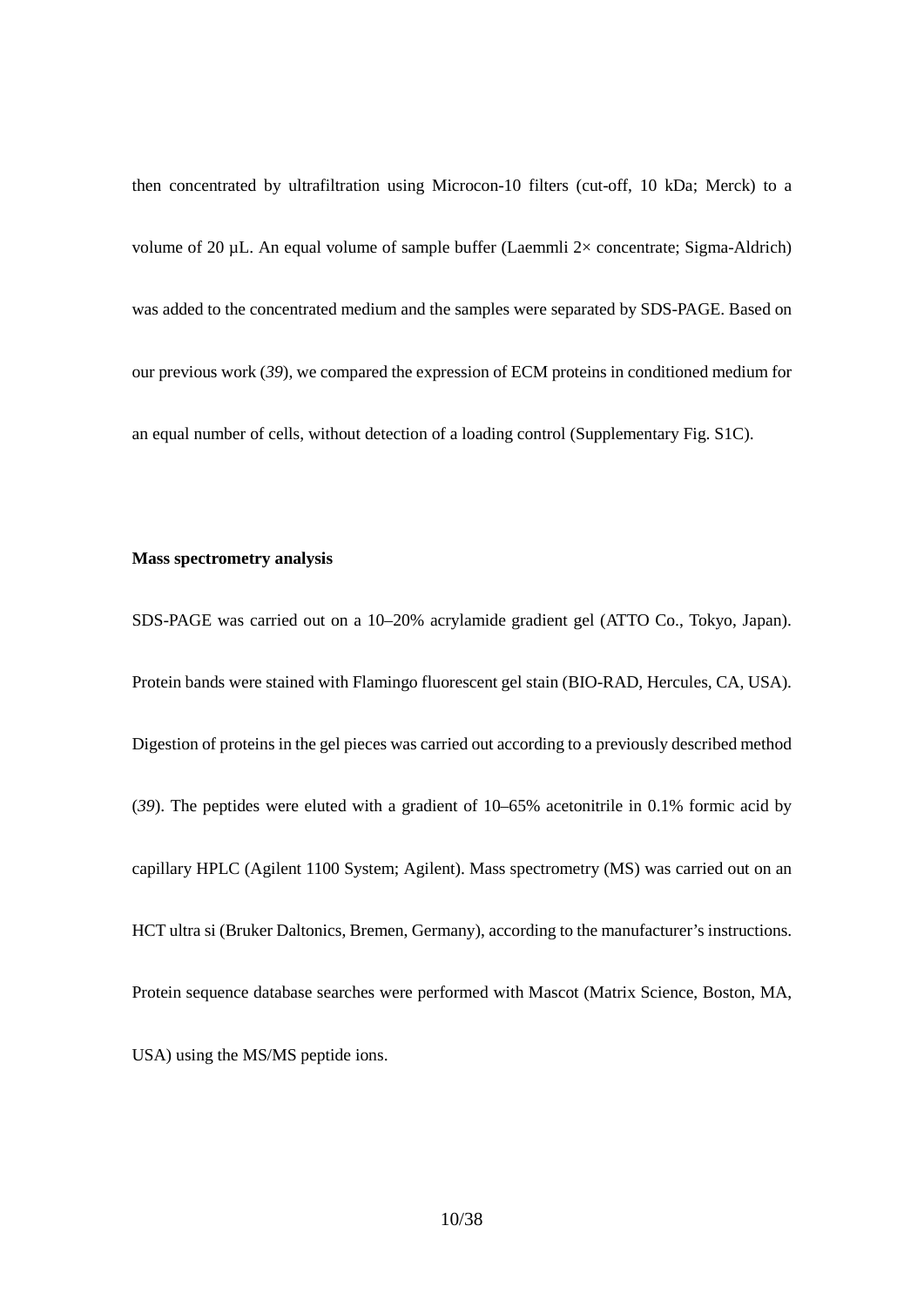#### **Quantitative real time RT-PCR (qRT-PCR)**

For total RNA preparation,  $1 \times 10^5$  cells were cultured in 24-well tissue culture plates. Total RNA was isolated using the ISOGEN reagent (Nippon Gene, Toyama, Japan) according to the manufacturer's instructions. The first-strand cDNA was prepared from 4 µg of total RNA using the poly-A primer provided in the RT-PCR System Kit (Takara Bio Inc., Shiga, Japan). qRT-PCR was performed on a Thermal Cycler Dice Real Time System (Takara Bio) using SYBR Premix Ex Taq II (Takara Bio) with gene-specific primers (listed in Table I). The mRNA expression levels of the target genes were normalized to those of the endogenous reference gene β-actin and are shown in terms of fold increase or decrease relative to the level of the control sample.

#### **Western blot analysis**

A total of  $5 \times 10^5$  cells were lysed in RIPA buffer (50 mM Tris-HCl pH 7.2, 150 mM NaCl, 1%) NP-40, 0.5% sodium deoxycholate, and 0.1% SDS) containing protease and phosphatase inhibitors (Sigma-Aldrich). The protein content of the samples was measured using BCA reagent (Pierce, Rockford, IL, USA). To examine marker proteins in cell lysate,  $4 \times 10^5$  cells were cultured in a 6-well plate in serum-free MEM with or without 10 ng/mL TGF-β1 for the indicated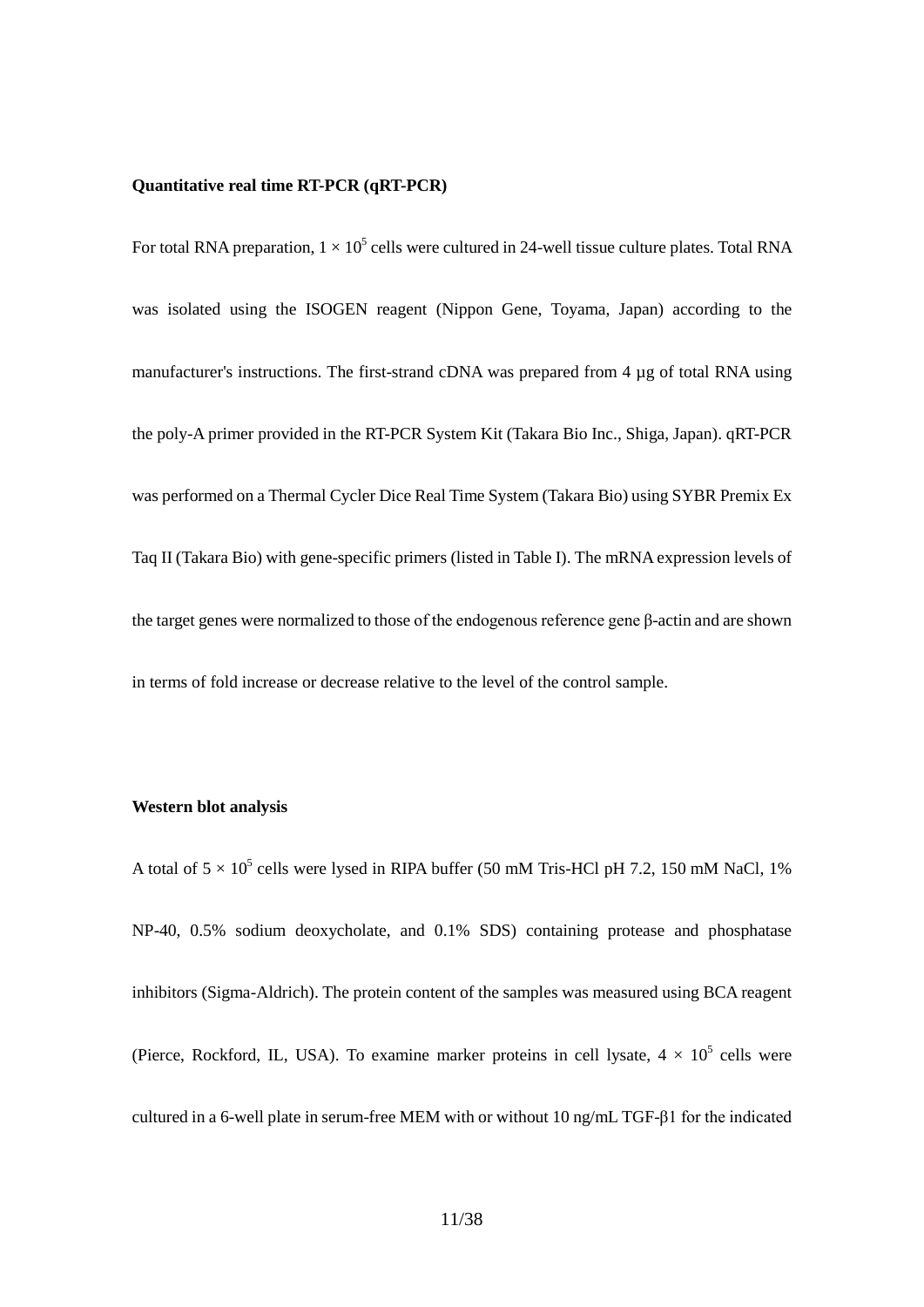times. The cells were dissolved in SDS sample buffer containing protease and phosphatase inhibitors (Sigma-Aldrich). Acrylamide gels of 12.5% (ATTO Co., Tokyo, Japan) were used for protein separation via SDS-PAGE, and the proteins were subsequently transferred onto PVDF membranes (Millipore, Bedford, MA, USA). The membranes were probed with the following primary antibodies: anti-MMP-10 mouse (LA-12) and anti-MMP-10 goat (I-18) antibody (Fig. 1C, 2E, 3C, and 4B) (Santa Cruz Biotechnology, Santa Cruz, CA, USA), anti-pJNK rabbit antibody (#9251; Cell Signaling, Beverly, MA, USA) (Fig. 6A and B), anti-JNK rabbit antibody (#9252; Cell Signaling) (Fig. 6A and B), and anti-Wnt-5b rabbit antibody (ab124818; Abcam, Cambridge, UK) (Fig. 5C), while an anti-β-actin mouse antibody (clone C4; Santa Cruz) was used as a loading control in the experiments (Fig. 6A, B and E). Anti-Slug (A-7; Santa Cruz) antibody was also used for western blotting (Fig. 3A and 5B) to confirm Slug knockdown at the protein level. All blots were incubated with alkaline phosphatase-conjugated secondary antibody and signals were detected using an alkaline phosphatase substrate kit (BCIP/NBT Substrate Kit; Vector Laboratories Inc., Burlingame, CA, USA).

### **Suppression of gene expression by small interfering RNA (siRNA)**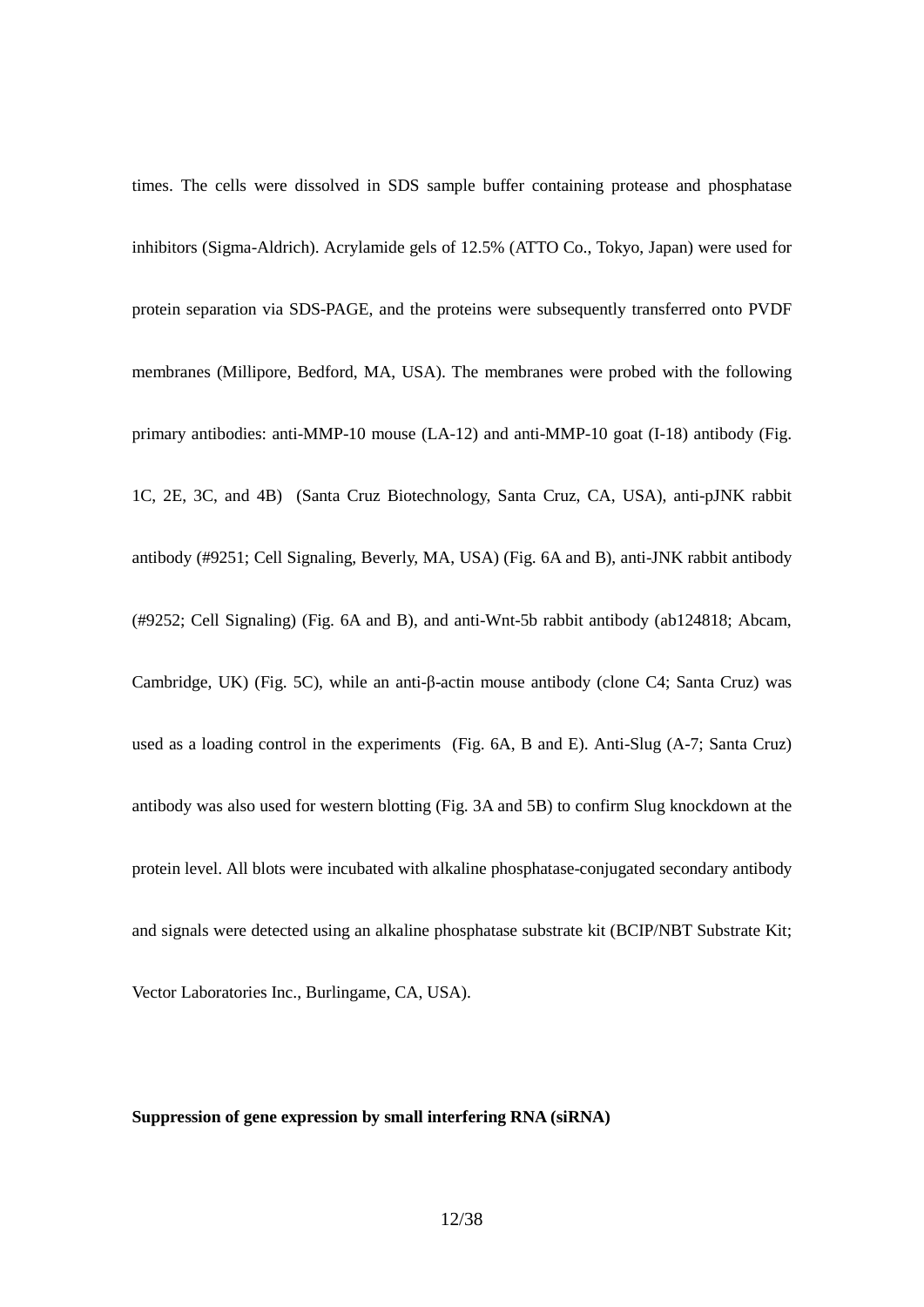The sense sequence of human Slug siRNA (MISSION siRNA, Sigma-Aldrich) was previously described (*39*). The siRNAs of MMP-10 (Stealth™ RNAi, MMP10HSS106682) and Wnt5b (Stealth™ RNAi, WNT5BHSS129775) were purchased from Life Technologies (Carlsbad, CA). Logarithmically growing cells were seeded at a density of  $1 \times 10^5$  cells per well in a 24-well tissue culture plate and transfected with 10 nM siRNA using Lipofectamine RNAiMAX (Life Technologies) according to the manufacturer's instructions. Forty-eight hours after transfection, cells were stimulated using 10 ng/mL TGF-β1 and subsequently used for qRT-PCR analysis of vimentin gene expression or in an invasion assay as described below. Stealth™ RNAi Negative Control Low GC Duplex (Life Technologies) was used as a negative control. Suppression of gene expression by siRNA was evaluated by qRT-PCR and western blotting analyses for the targeted molecules.

## **Cell invasion assay with a Boyden chamber**

Polycarbonate membranes coated with Matrigel were used as the insert of the Boyden chamber for invasion assays (Corning Inc., Corning, NY, USA). First, the cells were transfected with siRNA as described above. Then, they were treated with 10 ng/mL TGF-β1 under serum-free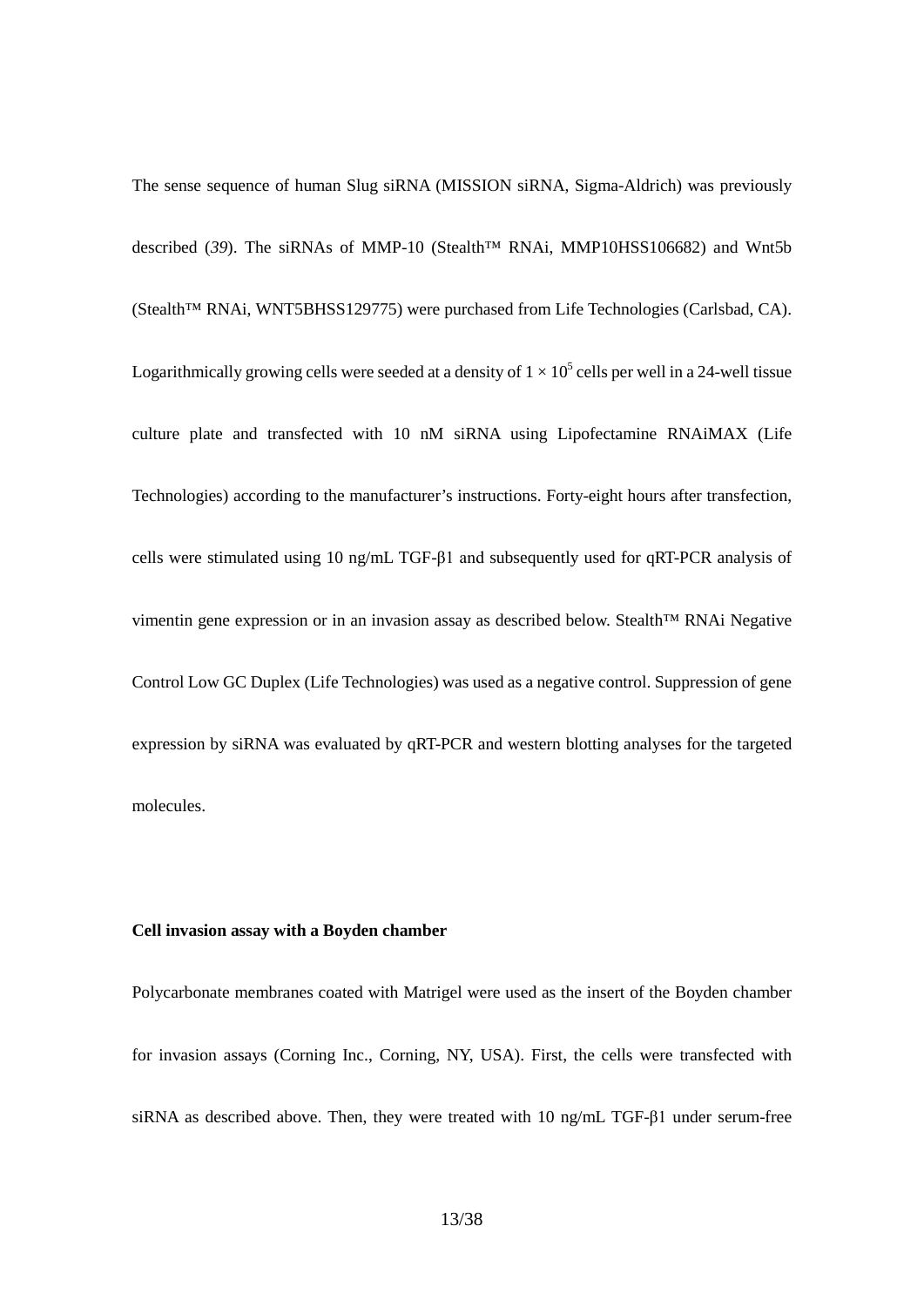conditions with or without reagents, such as SP600125, for 72 h. Subsequently, the cells were plated in the upper compartment of a Boyden chamber apparatus at a density of  $1 \times 10^5$  cells in serum-free medium with or without inhibitor. Cells were allowed to migrate into medium containing 10% FBS in the lower chamber for 24 h at 37°C. Following the 24-h incubation, the filter was fixed in 4% paraformaldehyde and stained with hematoxylin (Wako Pure Chem. Ind., Osaka, Japan) for 16 h. Cells that had migrated onto the lower side of the membrane were counted. The values are averages of experiments conducted in triplicate.

### **Statistical analysis**

At least 3 independent replicates were performed for all experiments. The results are expressed as the mean ± standard deviation (SD). Data were analyzed using the unpaired Student's *t*-test. In all statistical analyses, a P value < 0.05 was considered statistically significant, and all P values are two-sided.

# **Results**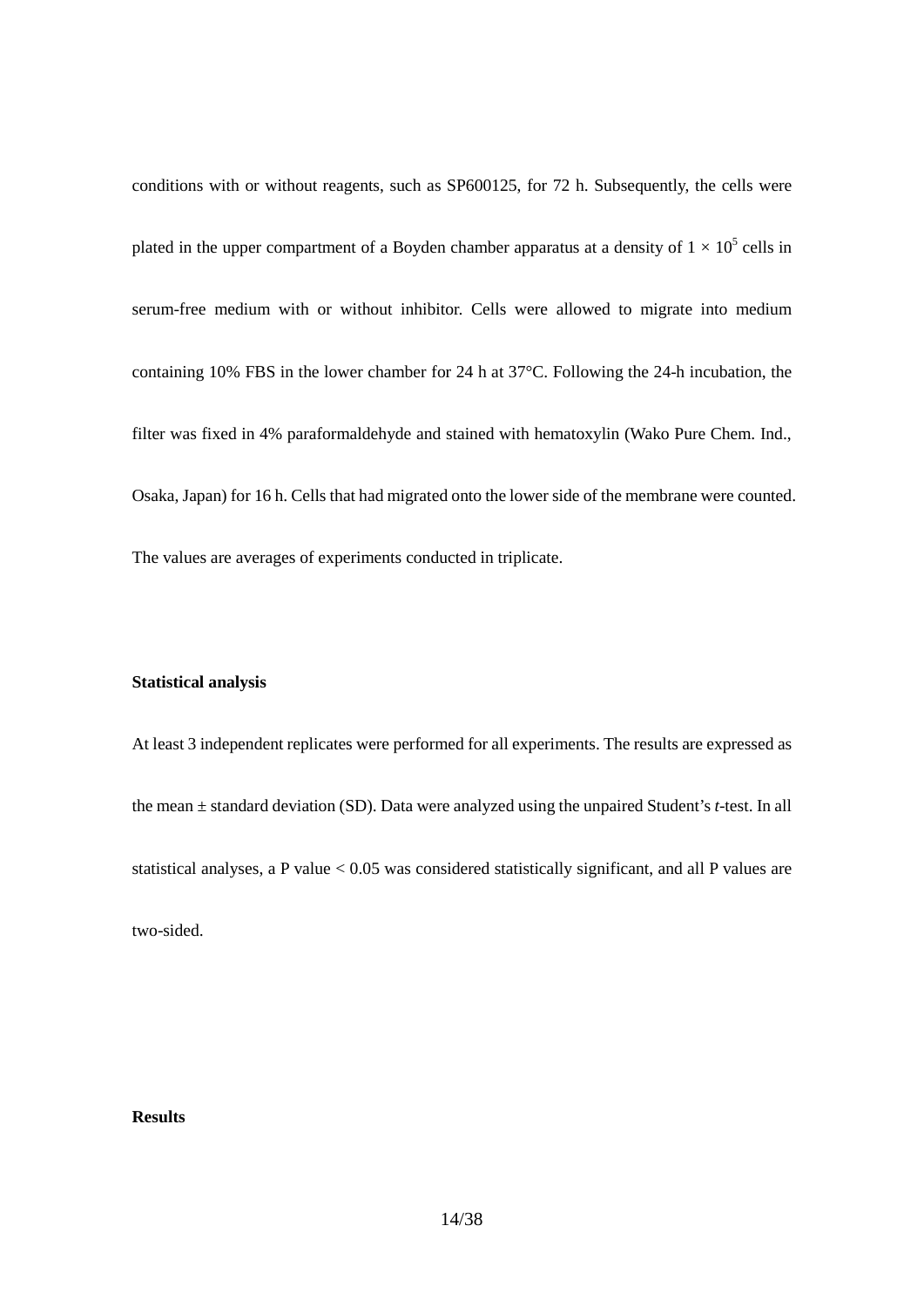#### *TGF-β1 upregulates MMP-10 expression in HSC-4 cells*

We examined which proteins are involved in cell invasion by performing a proteomic analysis on the conditioned media from HSC-4 cells stimulated with TGF-β1 (Fig. 1A and 1B). We found that MMP-1 and -10 were highly expressed in conditioned media upon TGF-β1 stimulation, than that in the control media. However, the expression levels of other MMPs were not significantly increased. The increase in MMP-10 protein expression induced by TGF-β1 stimulation was confirmed by western blotting (Fig. 1C). MMP-10 was of particular interest because this protease digests type IV collagen, an important constituent of the basal membrane that blocks tumor cell invasion into the fibrous tissue under the epithelial tissue, and activates other MMPs (*24*). We confirmed the increase in MMP-10 expression upon stimulation with TGF-β1 at the mRNA level in HSC-4 cells via qRT-PCR analysis (Fig. 1D). HSC-4 cells show a strong upregulation in MMP-10 expression in response to TGF-β1 stimulation, while other hOSCC cells, including HSC-2, HSC-3, and SAS cells, did not (Fig. 1D).

#### *TGF-β1 promotes invasion ability of HSC-4 cells through expression of MMP-10*

To understand whether MMP-10 expression affects the invasiveness of HSC-4 cells, we used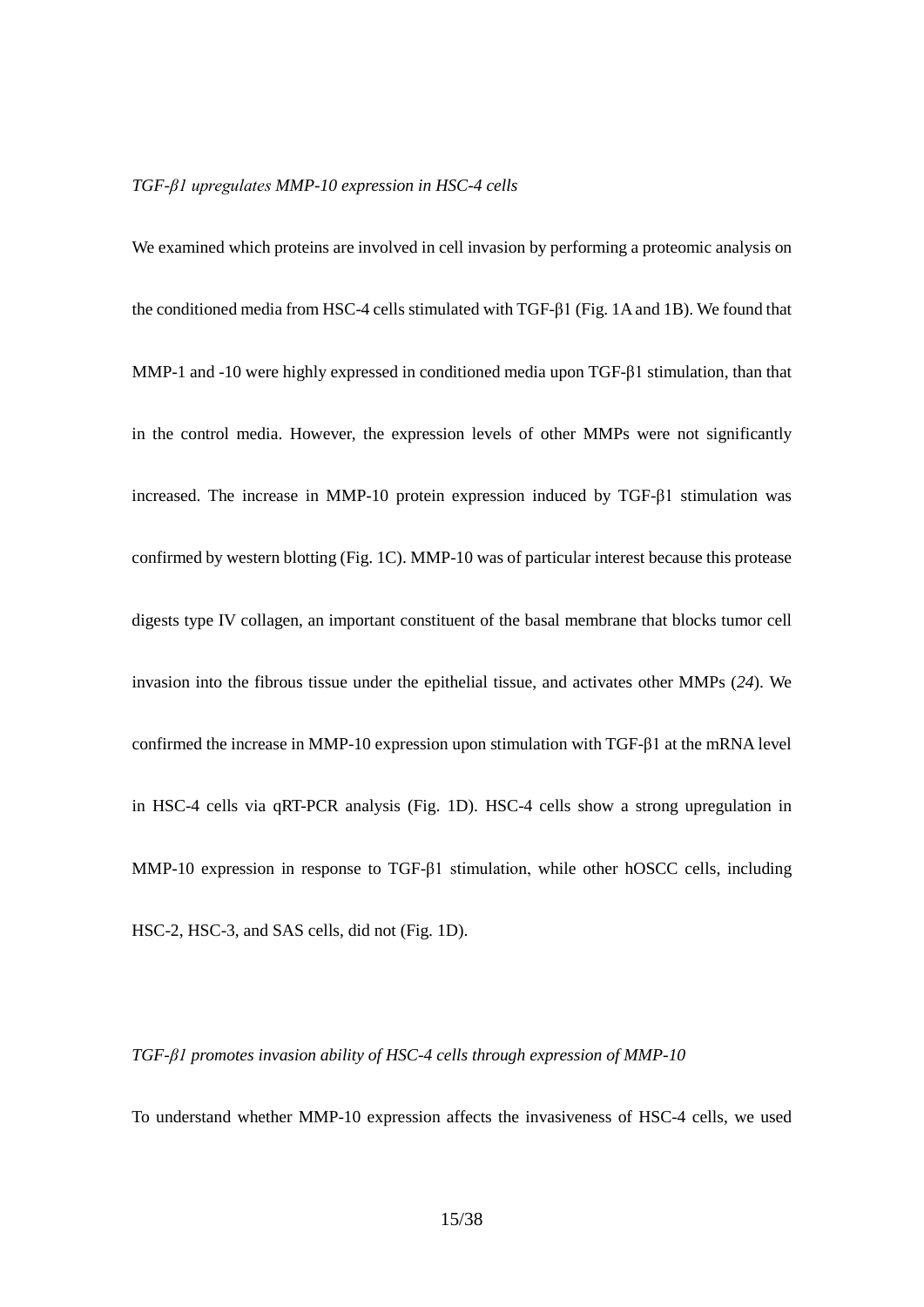siRNA to knockdown MMP-10. First, we confirmed that MMP-10 siRNA indeed reduced MMP-10 expression at the mRNA level, using qRT-PCR (Fig. 2A), and at the protein level, via western blot analysis (Fig. 2B). Intriguingly, MMP-10 siRNA inhibited the TGF-β1-induced increase in HSC-4 invasion ability (Fig. 2C). These results suggest that the TGF-β1-induced increase in invasion ability of HSC-4 cells is mediated by MMP-10 expression.

#### *TGF-β1 upregulates MMP-10 expression in a Slug-dependent manner*

We next examined whether Slug affected the TGF-β1-induced expression of MMP-10 and the invasion ability of HSC-4 cells. Therefore, we downregulated Slug using siRNA, which was previously demonstrated to downregulate the expression of Slug in HSC-4 cells at both the mRNA and protein level (*39*). We also confirmed the efficient downregulation of Slug in this study (data not shown). The TGF-β1-induced expression of MMP-10 was significantly downregulated in HSC-4 cells by administration of Slug siRNA as compared to that of control siRNA at the mRNA (Fig. 3A) and protein (Fig. 3B) level. Intriguingly, Slug siRNA significantly suppressed the TGF-β1-induced invasion ability of HSC-4 cells while control siRNA did not (Fig. 3C). These results indicate that TGF-β1 stimulates MMP-10 expression in HSC-4 cells in a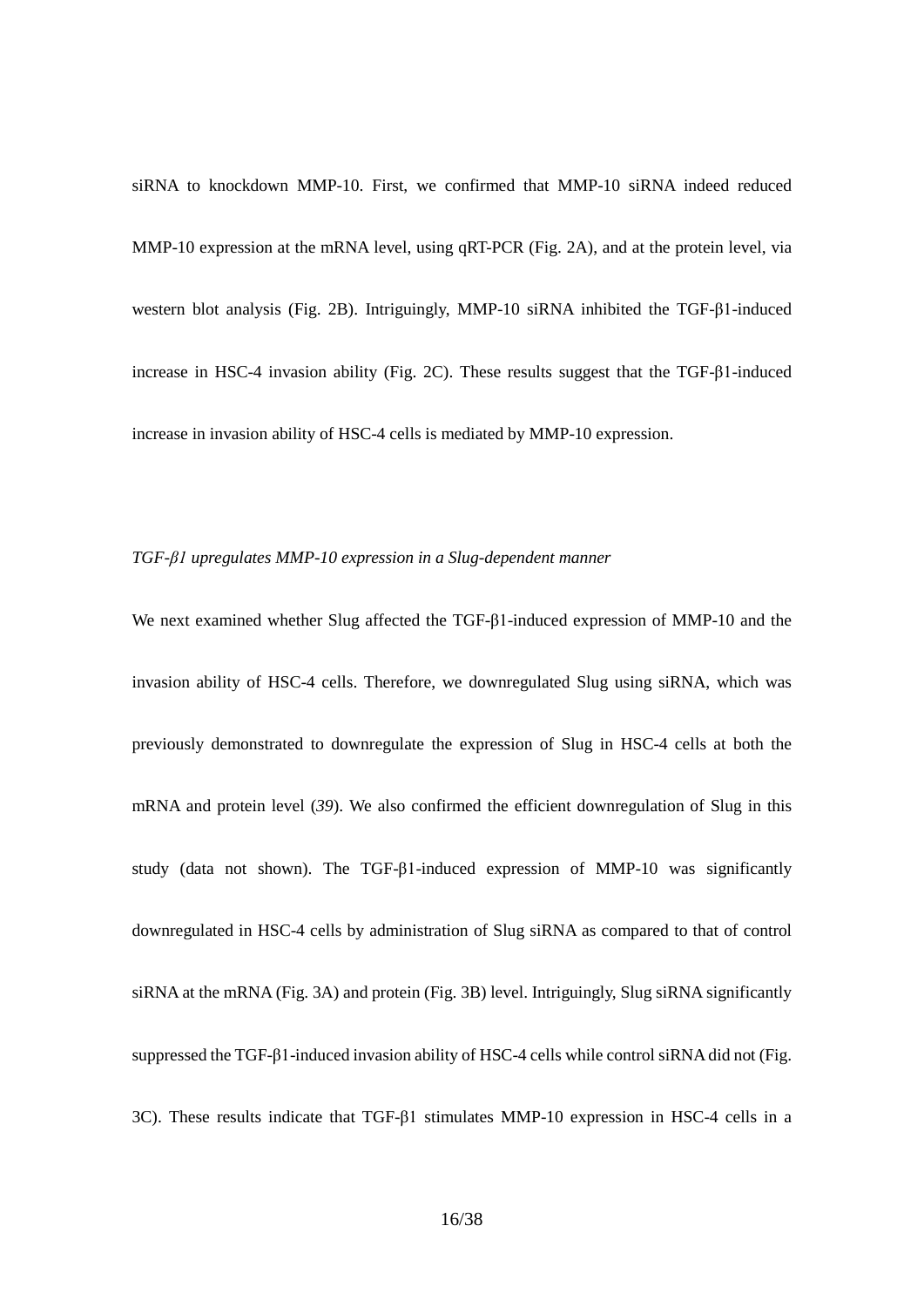Slug-dependent manner.

Taking into account our observations in Figures 1 and 2, we propose that Slug-dependent induction of MMP-10 expression by TGF-β1 plays an important role in the regulation of the invasion ability of HSC-4 cells.

*TGF-β1-induced MMP-10 expression seems to be mediated through non-canonical Wnt signaling possibly activated by Wnt-5b*

In order to investigate whether TGF-β1 affects canonical or non-canonical Wnt signaling in HSC-4 cells, we evaluated the mRNA expression levels of different players in the canonical (Wnt-3a), and non-canonical (Wnt-5a, and -5b) pathway after TGF-β1 stimulation. TGF-β1 significantly upregulated Wnt-5b expression (Fig. 4A), but did not affect Wnt-3a (Fig. 4B) and Wnt-5a (Fig. 4C) expression. In addition, a universal Wnt signal inhibitor, Dvl-PDZ domain inhibitor II, significantly suppressed the TGF-β1-induced expression of MMP-10 mRNA (Fig. 4D). On the other hand, DKK-1 inhibitor, a protein that binds co-receptor LRP5/6 and specifically inhibits canonical Wnt signaling, did not affect the expression levels of MMP-10 in HSC-4 cells stimulated with TGF-β1 (Fig. 4E). We also confirmed that recombinant human Wnt-5b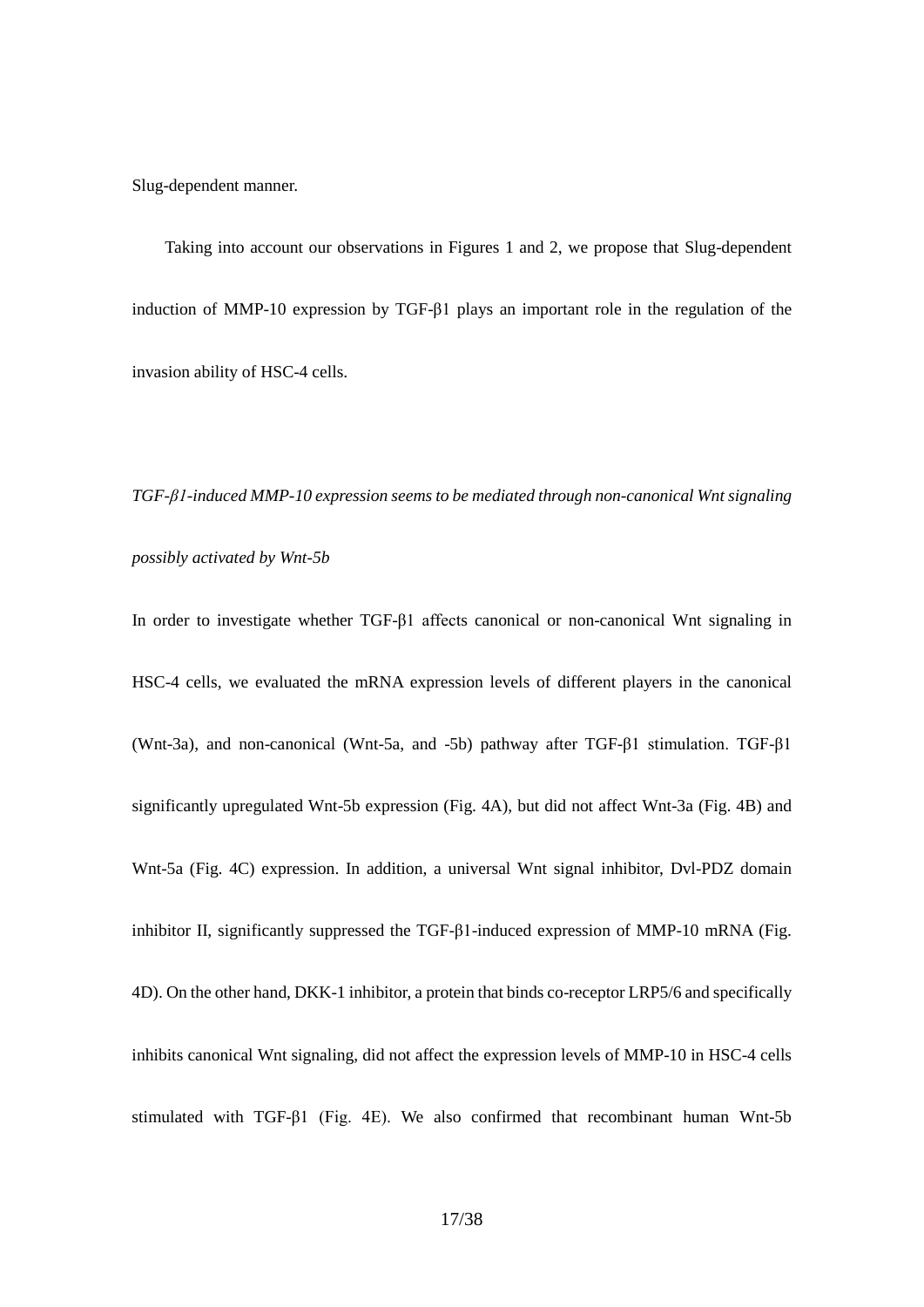(rhWnt-5b) significantly upregulated the expression of MMP-10 in HSC-4 cells (Fig. 4F), as previously described (*25*).

These data suggest that non-canonical Wnt signaling, possibly activated by Wnt-5b, mediates the induction of MMP-10 expression by TGF-β1.

*TGF-β1 induces Wnt-5b expression through Slug, which increases the invasiveness of HSC-4 cells*

The TGF-β1-induced expression of Wnt-5b was significantly downregulated by Slug siRNA in HSC-4 cells at both the mRNA (Fig. 5A) and protein (Fig. 5B) level. These results suggest that TGF-β1 induces the expression of Wnt-5b in a Slug-dependent manner. In addition, HSC-4 cells in which Wnt-5b was downregulated by siWnt-5b (Fig. 5C), exhibited a decrease in invasion ability in our Boyden chamber assay upon TGF-β1 treatment (Fig. 5D).

*Wnt-5b induces MMP-10 expression and invasion in HSC-4 cells in a JNK-dependent manner* In order to gain more insights into the molecular mechanisms underlying the TGF-β1-induced promotion of invasion in HSC-4 cells, we evaluated the role of JNK, which is known to be a key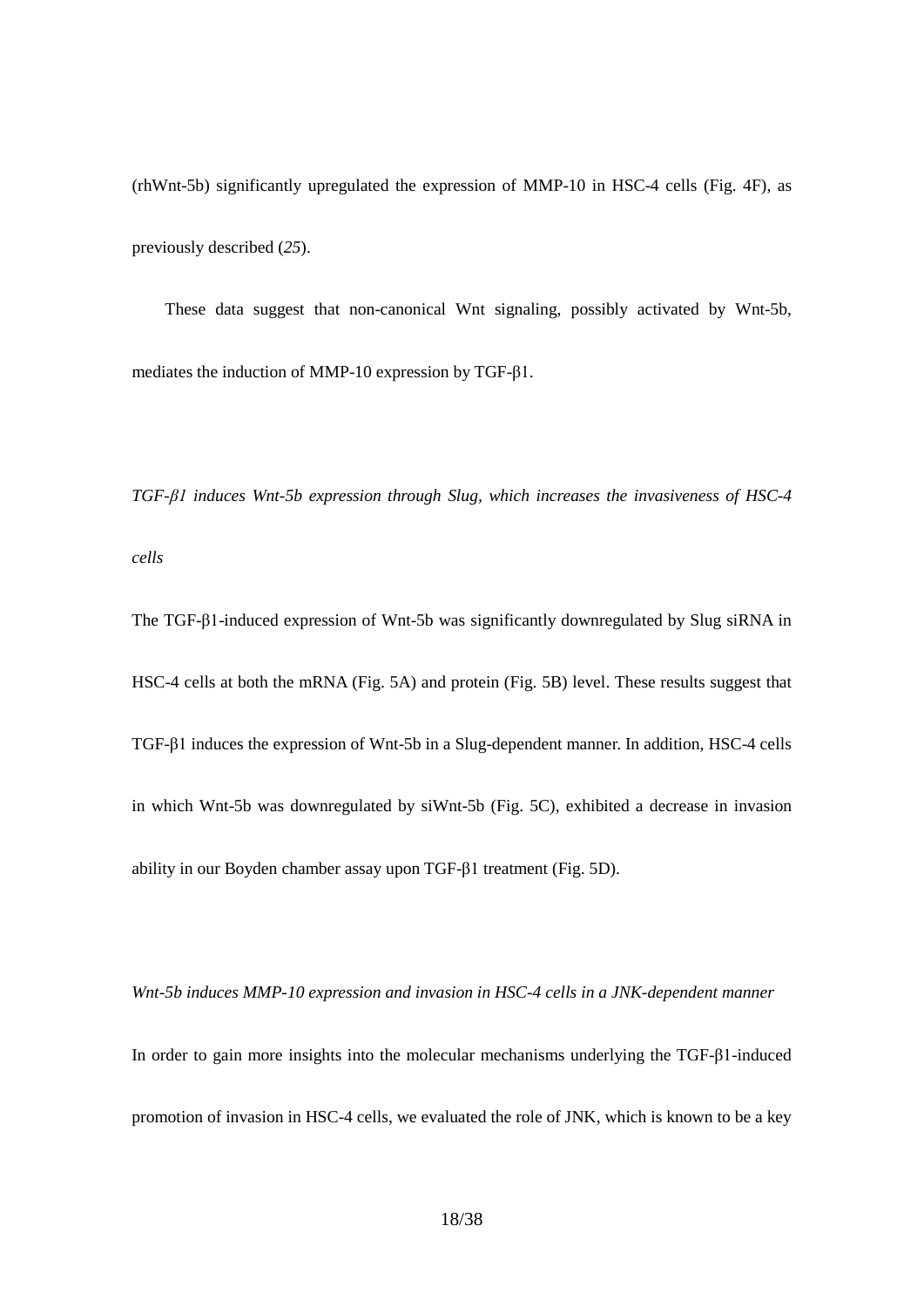mediator of Wnt-5b-induced signal transduction (*25*), in this process. Firstly, JNK was phosphorylated after 1 h of TGF-β1 stimulation in HSC-4 cells (Fig. 6A). We also found that rhWnt-5b induced JNK phosphorylation in HSC-4 cells after 15 min of stimulation (Fig. 6B). The JNK inhibitor SP600125 significantly suppressed the TGF-β1-induced expression of MMP-10 but not that of Slug and Wnt-5b at mRNA level (Fig. 6C). The SP600125 suppressed the TGF-β1-induced expression of MMP-10 but not that of Slug at protein level (Fig. 6D). Finally, SP600125 clearly suppressed the TGF-β1-induced invasion ability of HSC-4 cells (Fig. 6E).

#### **Discussion**

Our data support a model in which the transcription-related factor Slug induces Wnt-5b expression upon TGF-β1 stimulation (Fig. 4A and 5B). Wnt-5b in turn activates the non-canonical Wnt pathway in HSC-4 cells through autocrine and/or paracrine signaling, and subsequently upregulates MMP-10 expression (Fig. 4) in a JNK-dependent manner (Fig. 6). In summary, we propose that the expression level of MMP-10 is increased by TGF-β1 treatment in HSC-4 cells through a Slug/Wnt-5b/JNK signaling axis. On the other hand, the invasiveness of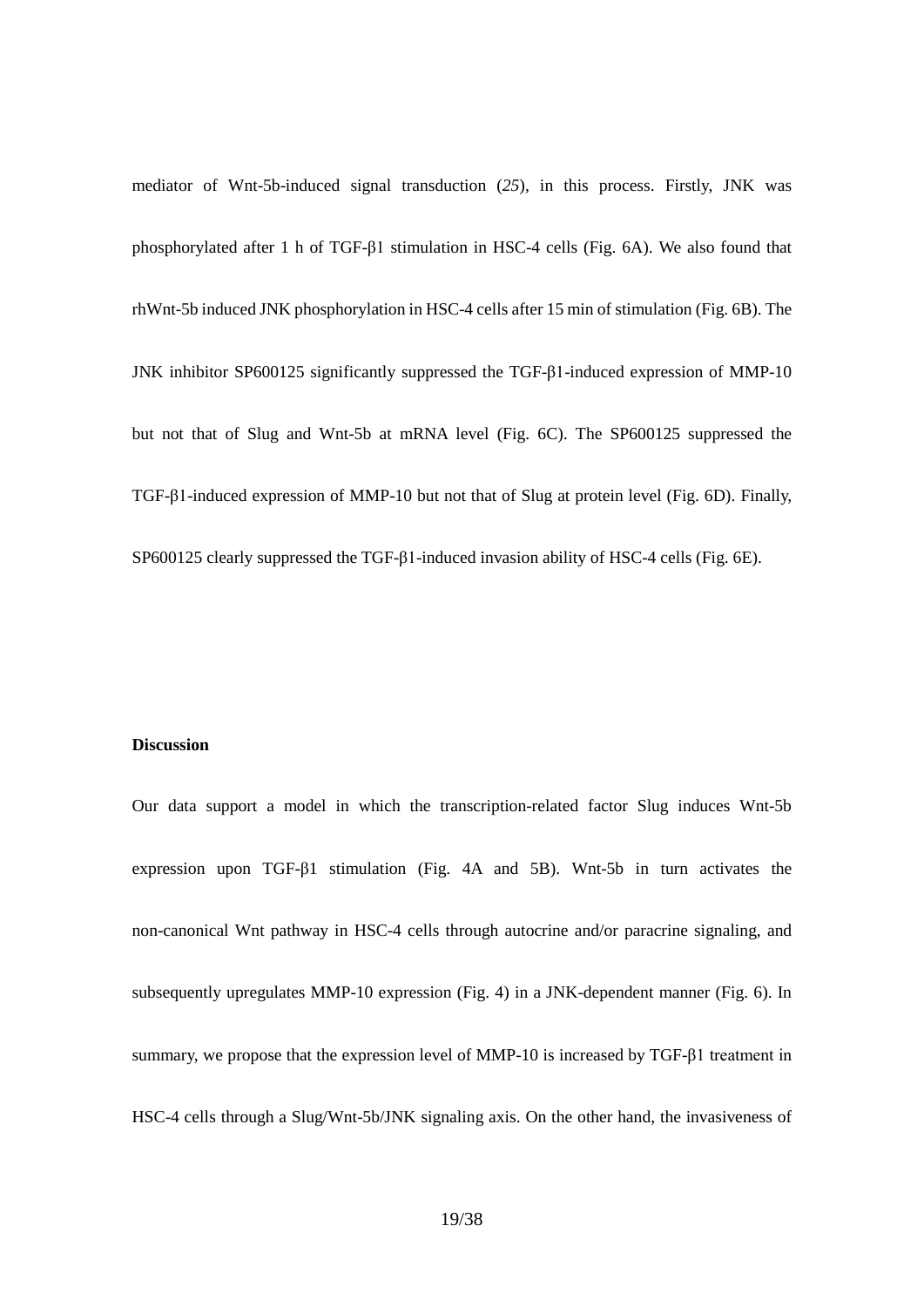HSC-4 cells was dependent on the expression level of MMP-10, as downregulation of MMP-10 clearly decreased invasion in HSC-4 cells (Fig. 2C). In addition, Wnt-5b siRNA downregulated the TGF-β1-induced invasion ability of HSC-4 cells (Fig. 5D), suggesting that TGF-β1 indirectly affects HSC-4 cell invasion through the expression of Wnt-5b and MMP-10. Thus, TGF-β1 stimulates the invasion ability of HSC-4 cells through the Slug/Wnt-5b/JNK/MMP-10 signaling axis.

Slug is an important transcription factor in EMT, as it regulates the expression of EMT-related genes (*15, 40*). We actually showed that Slug induced the expression of vimentin, but not of N-cadherin, during EMT in HSC-4 cells (*39*). It has not been elucidated whether Slug regulates the expression of MMP-10 and Wnt-5b in hOSCC cells. In this paper, we demonstrate for the first time that Slug stimulates the expression of both MMP-10 (Fig. 3A and B) and Wnt-5b (Fig. 5A and B) in hOSCC cells.

There are a few reports that have shown the upregulation of Wnt-5b expression in tumor cells stimulated by TGF-β1, for example in human pituitary tumor cells (*41*), however, the function of Wnt-5b in cancer remains poorly understood. In contrast, the function of Wnt-5a in cancer has been relatively well investigated (reviewed in *42*). Several reports correlate increased Wnt-5a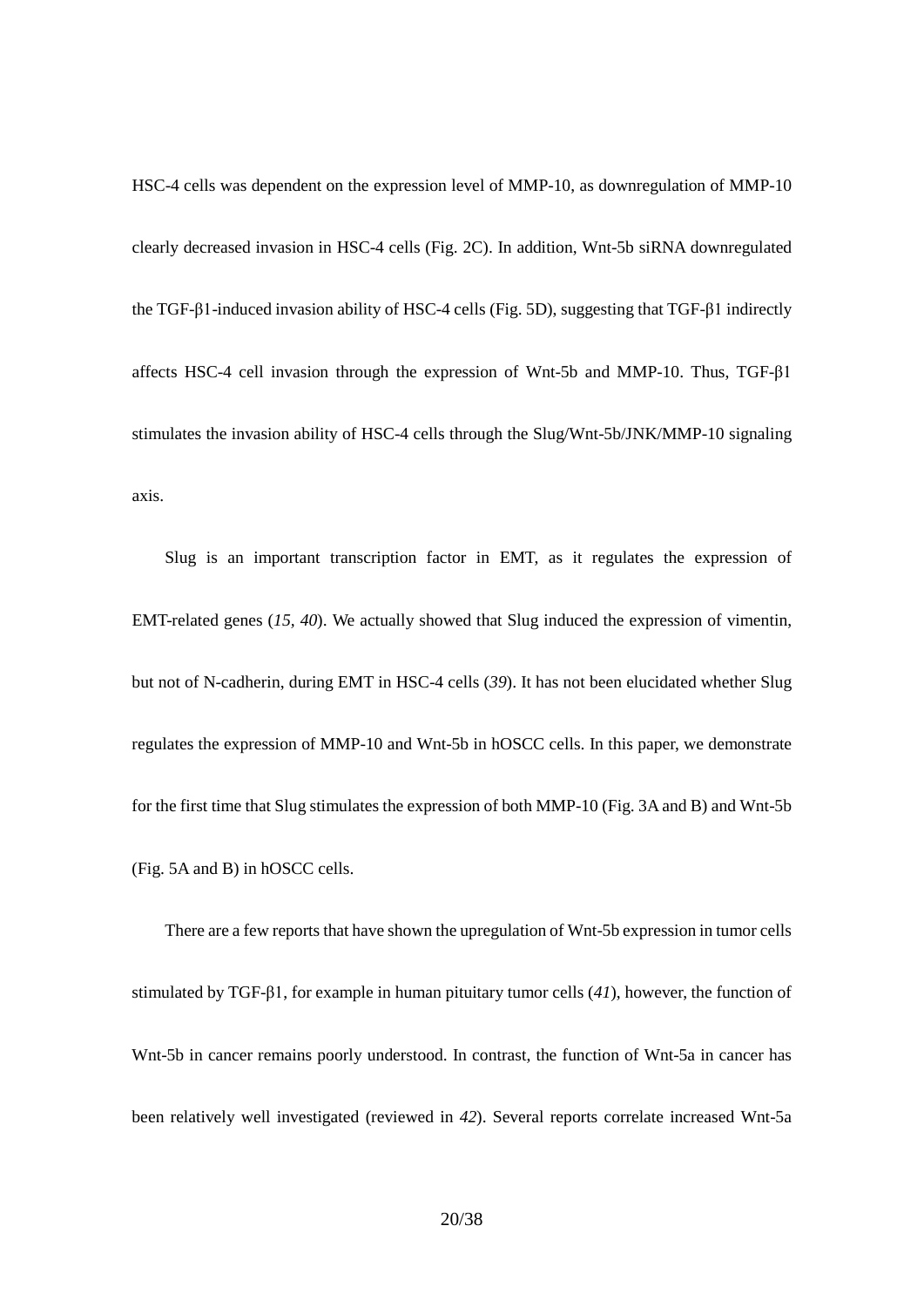expression with decreased patient survival and increased invasion ability in melanoma, gastric, ovarian, and colorectal cancer (*42, 43*). In addition, Kumawat *et al*. reported that TGF-β1 induced the expression of Wnt-5a, but not Wnt-5b, in airway smooth muscle cells (*37*).

There are also a few reports that demonstrate the upregulation of MMP-10 expression during TGF-β1-induced EMT (*44, 45*). TGF-β1 plus EGF stimulation induces expression of MMP-10 and MMP-1 in HaCaT II-4 keratinocytes and promotes the invasion ability of cells growing on collagen type I gels (*44*), presumably through enhanced collagen degradation. Another report showed that the expression of MMP-10 is upregulated by TGF-β through myocyte enhancer factor (MEF)-2A in mouse and human mammary epithelial cells (NMuMG and MCF10A, respectively) (*45*).

It was previously reported that MMP-10 induces tumor progression and invasion in cervical tumors (*46*) and in hOSCCs (*47*). We compared the invasiveness of 3 cell lines derived from hOSCCs (HSC-2, HSC-4, and SAS) after TGF-β1 stimulation and found that TGF-β1 promoted the invasion in HSC-4 cells and SAS cells, but not in HSC-2 cells (data not shown). In addition, as shown in Fig. 1D, MMP-10 expression in HSC-4 cells was significantly induced by TGF-β1, whereas in HSC-2, HSC-3, and SAS cells, this was not the case. These results suggest that other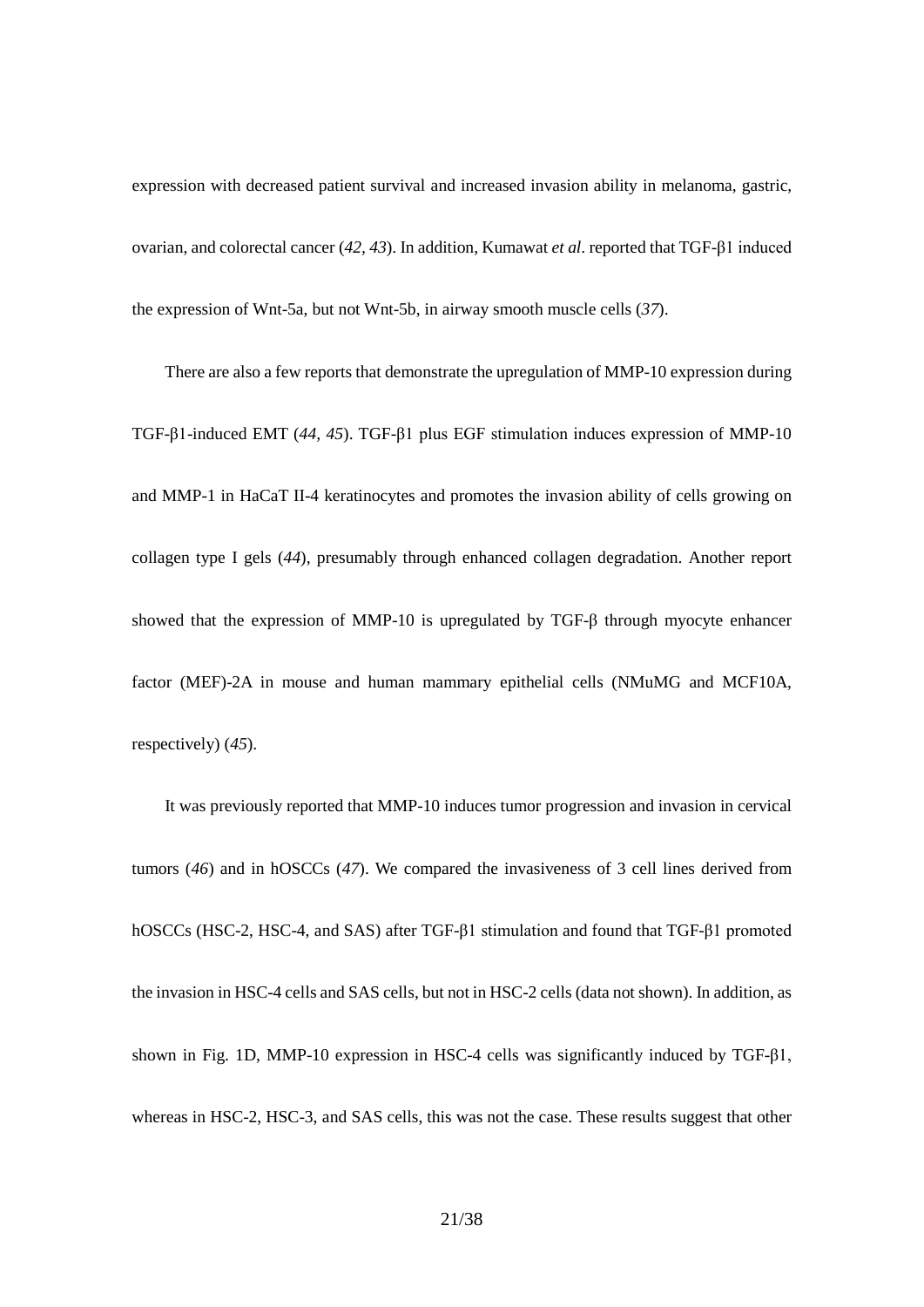factors besides MMP-10 also play important roles in the TGF-β1-induced increase in invasion in hOSCC cells.

As MMP-2 and MMP-9 are also involved in invasion and metastasis (*19-21*), we evaluated expression of other MMPs besides MMP-1 and MMP-10 in HSC-4 cells. MMP-2 and MMP-9 expression levels were upregulated 24 and 48 h after TGF-β1 stimulation (Supplementary Fig. S1 A and B). In addition, expression of MMP-2 was more strongly induced by TGF-β1 than that of MMP-9 (Supplementary Fig. S1A and B). However, MMP-14 expression levels were not changed in HSC-4 cells upon TGF-β1 treatment (data not shown). The roles of MMP-1, MMP-2, and MMP-9 in the invasion ability of TGF-β1-stmimulated HSC-4 cells should be elucidated in future studies.

The protein levels of MMP-10, as a secreted form in the medium used for HSC-4 cell culture and as a non-secreted form in the cell lysates, were evaluated by western blot. TGF-β1 treatment induced a remarkable upregulation of MMP-10 protein expression and almost all protein was secreted into the medium (Supplementary Fig. S1C). MMP-1 protein levels were lower than that of MMP-10 (Fig. 1A), suggesting that MMP-10 is a major MMP in TGF-β1-stimulated HSC-4. Intriguingly, the expression levels of TIMP1 and TIMP2, two MMP inhibitors, were significantly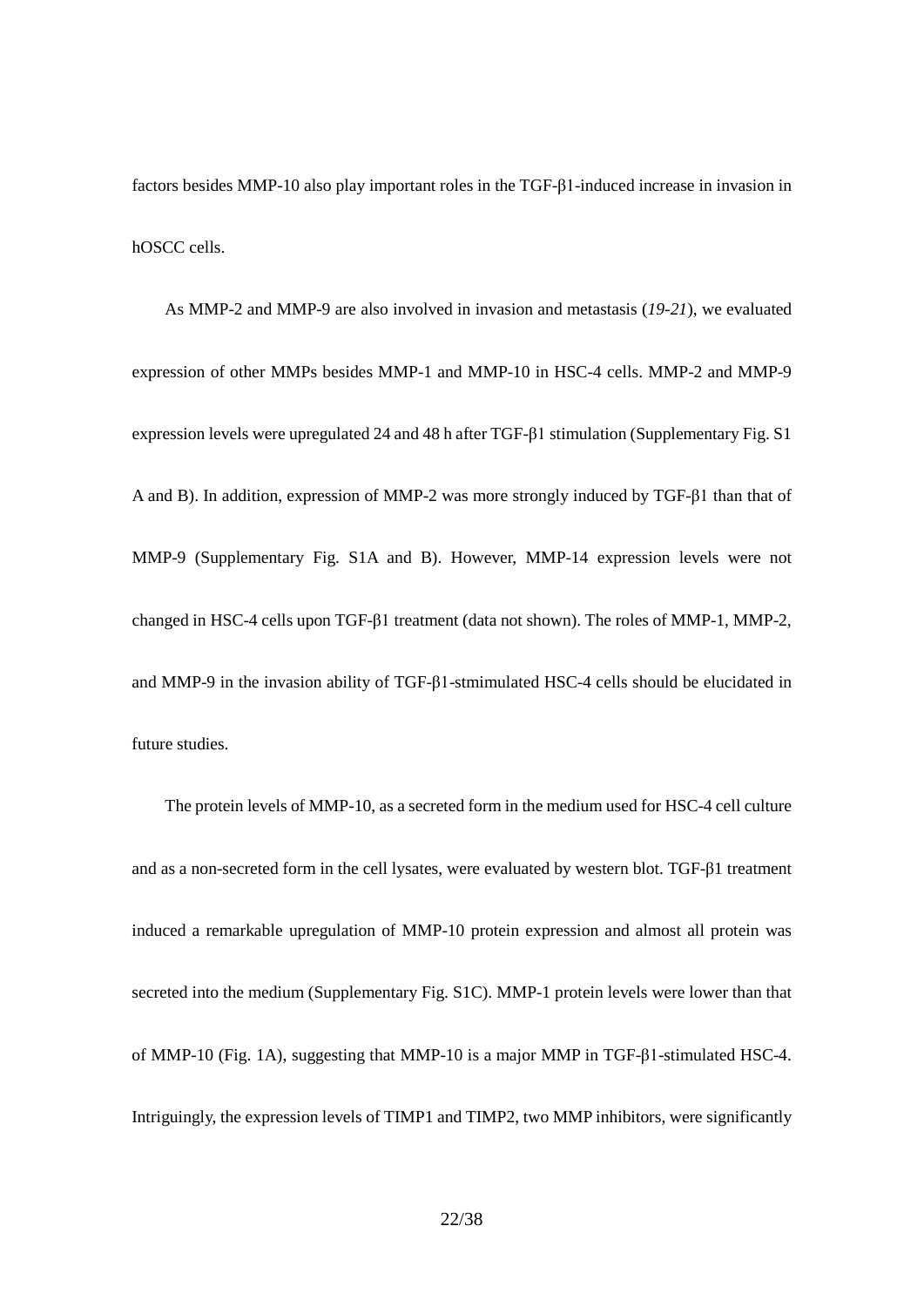downregulated 24 h after TGF-β1 stimulation (data not shown). This suggests that the TGF-β1-induced increase in invasion in HSC-4 cells is reciprocally controlled by the upregulation of MMPs and the downregulation of TIMPs.

While it was previously suggested that increased MMP-10 expression in hOSCC depends on the pathologic processes and the invasion abilities of tumors (*47*), our findings show that the invasion ability of the cells also depends on the expression level of MMP-10. A specific MMP-10 inhibitor could be valuable as a research tool and for clinical applications in hOSCC. However, to date, a specific and useful inhibitor of MMP-10 has not been developed. Our observations on the molecular mechanisms that regulate invasion in HSC-4 cells led to the identification of a Slug/Wnt-5b/JNK/MMP-10 signaling axis, which can aid in finding novel therapeutic molecular targets to inhibit invasion of cancer cells.

## **Supplementary Data**

Supplementary data are available at JB Online.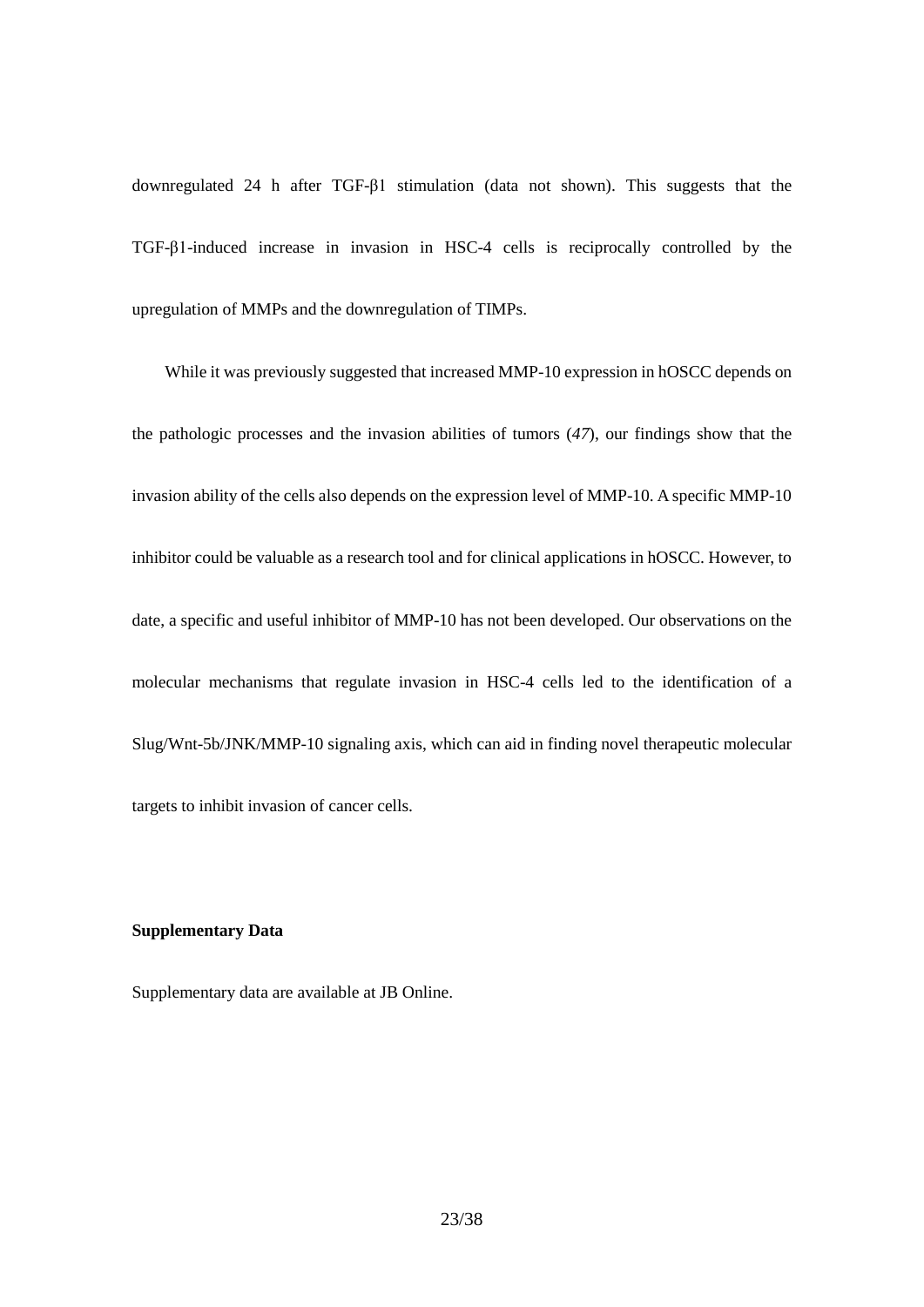# **Funding**

This study was supported in part by KAKENHI (Grant nos. 24791981 to M.I., 26293426 to T.S.,

24593002 to Y.S., 22592076 to M.K., 26462823 to S.K., and 26670852 to A.I.) and by a

Grant-in-Aid for the Strategic Medical Science Research Centre from the Ministry of Education,

Culture, Sports, Science, and Technology of Japan, 2010-2014.

# **Conflict of Interest**

None declared.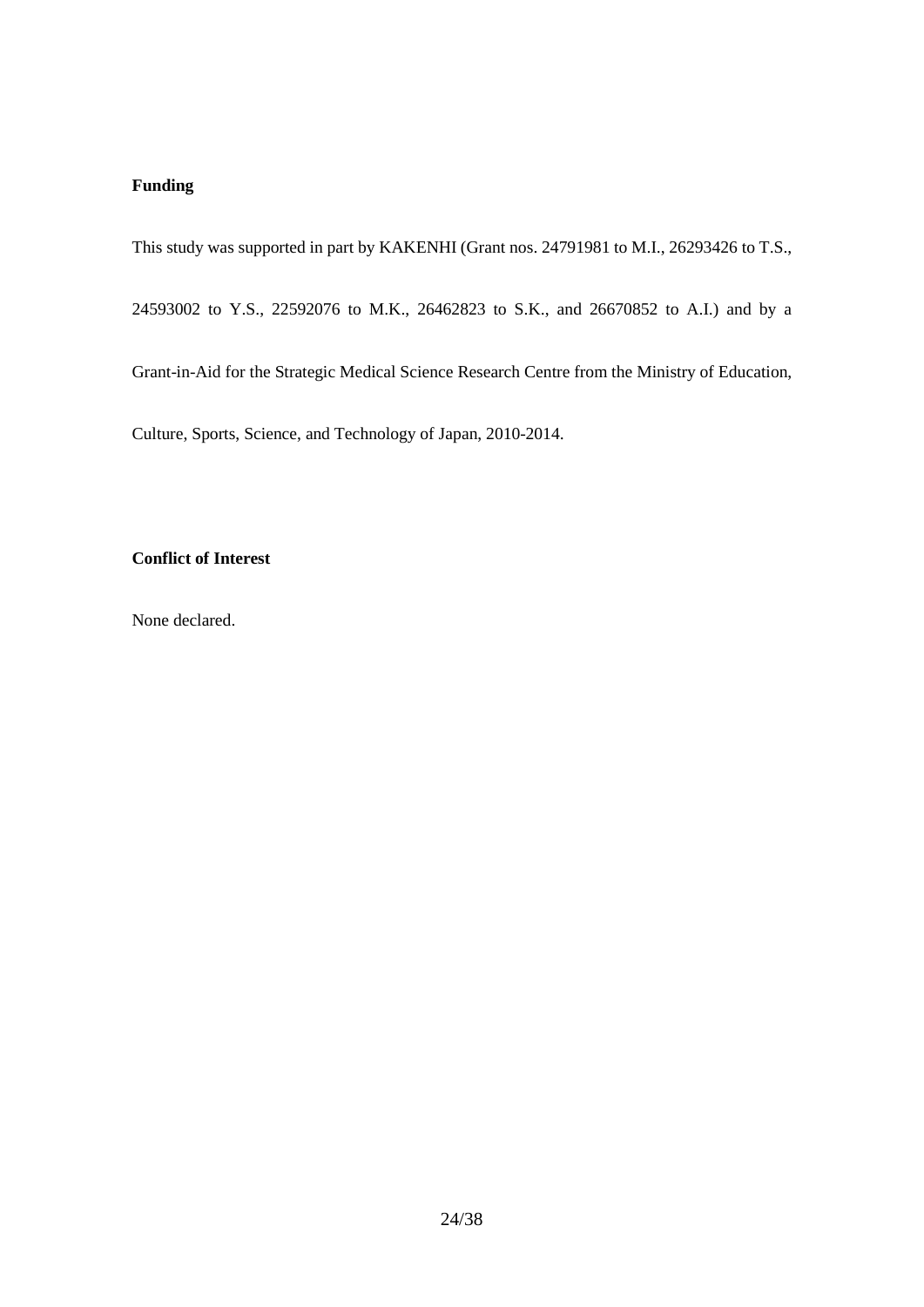#### **References**

- 1. Lambert, R., Sauvaget, C., de Camargo Cancela, M., and Sankaranarayanan, R. (2011). Epidemiology of cancer from the oral cavity and oropharynx. *Eur J Gastroenterol Hepatol*. **23**, 633–641
- 2. Graves, C. A., Abboodi, F. F., Tomar, S., Wells, J., and Pirisi, L. (2014) The translational significance of epithelial-mesenchymal transition in head and neck cancer. *Clin Transl Med*. **3**, 60
- 3. Smith, A., Teknos, T. N., and Pan, Q. (2013) Epithelial to mesenchymal transition in head and neck squamous cell carcinoma. *Oral Oncol*. **49**, 287–292
- 4. Chung, C. H., Parker, J. S., Ely, K., Carter, J., Yi, Y., Murphy, B. A., Ang, K. K., El-Naggar, A.K., Zanation, A. M., Cmelak, A. J., Levy, S., Slebos, R. J., and Yarbrough, W. G. (2006) Gene expression profiles identify epithelial-to-mesenchymal transition and activation of nuclear factor-kappaB signaling as characteristics of a high-risk head and neck squamous cell carcinoma. *Cancer Res*. **66**, 8210–8218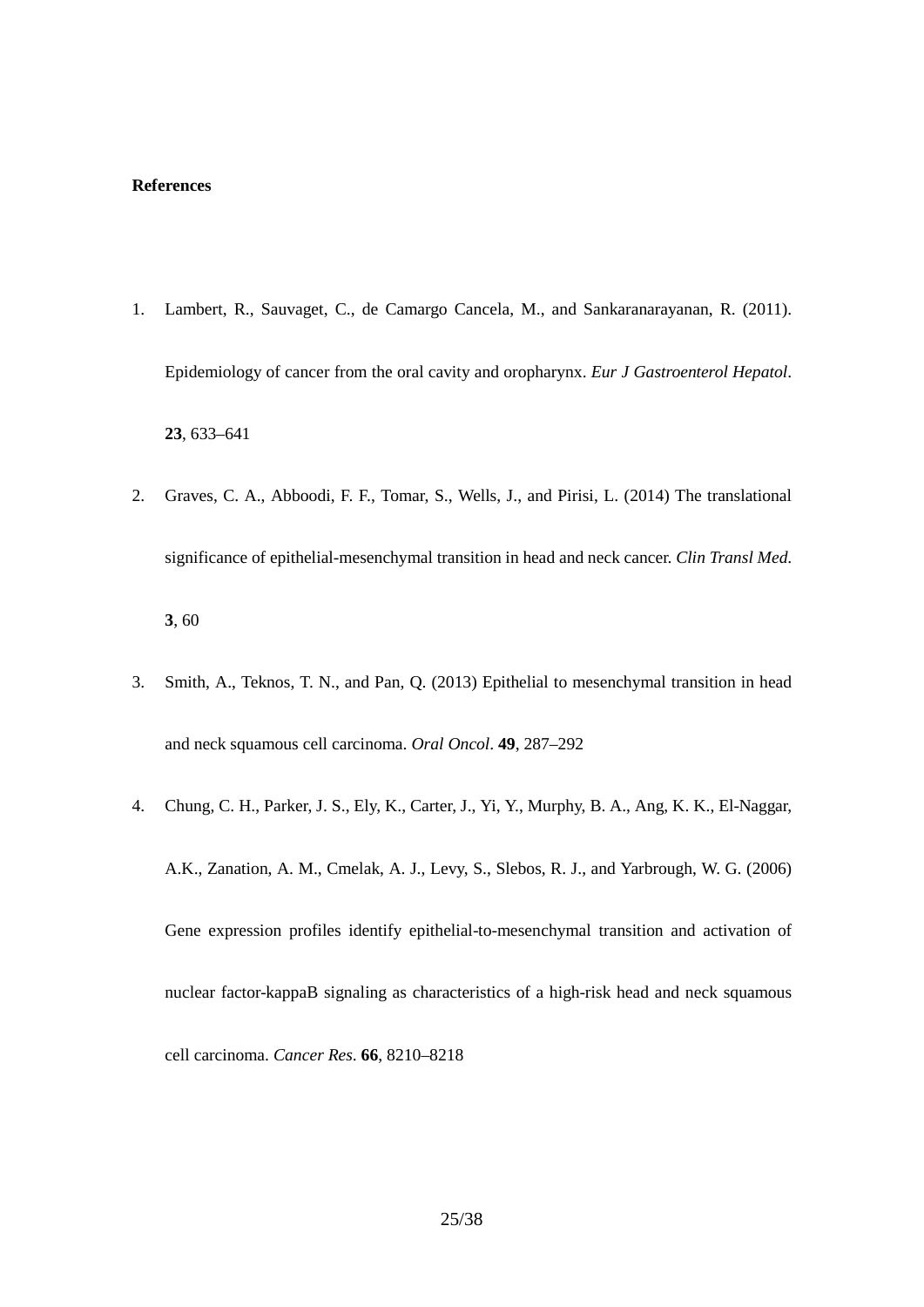- 5. Waldmeier, L., Meyer-Schaller, N., Diepenbruck, M., and Christofori, G. (2012) Py2T murine breast cancer cells, a versatile model of TGFβ-induced EMT in vitro and in vivo. *PLoS ONE* **7**, e48651
- 6. Micalizzi, D. S., Farabaugh, S. M., and Ford, H. L. (2010) Epithelial-mesenchymal transition in cancer: parallels between normal development and tumor progression. *J. Mamm. Gland Biol. Neoplasia* **15**, 117–134
- 7. Jing, Y., Han, Z., Zhang, S., Liu, Y., and Wei, L. (2011) Epithelial-Mesenchymal Transition in Tumor Microenvironment. *Cell Biosci*. **1**, 29
- 8. Thiery, J. P., and Sleeman, J. P. (2006) Complex networks orchestrate epithelial-mesenchymal transitions. *Nat. Rev. Mol. Cell Biol.* **7**, 131–142
- 9. Mu, Y., Gudey, S. K., and Landström, M. (2012) Non-Smad signaling pathways. *Cell Tissue Res.* **347**, 11–20
- 10. Miyazawa, K., Shinozaki, M., Hara, T., Furuya, T., and Miyazono, K. (2002) Two major Smad pathways in TGF-beta superfamily signalling. *Genes Cells* **7**, 1191–1204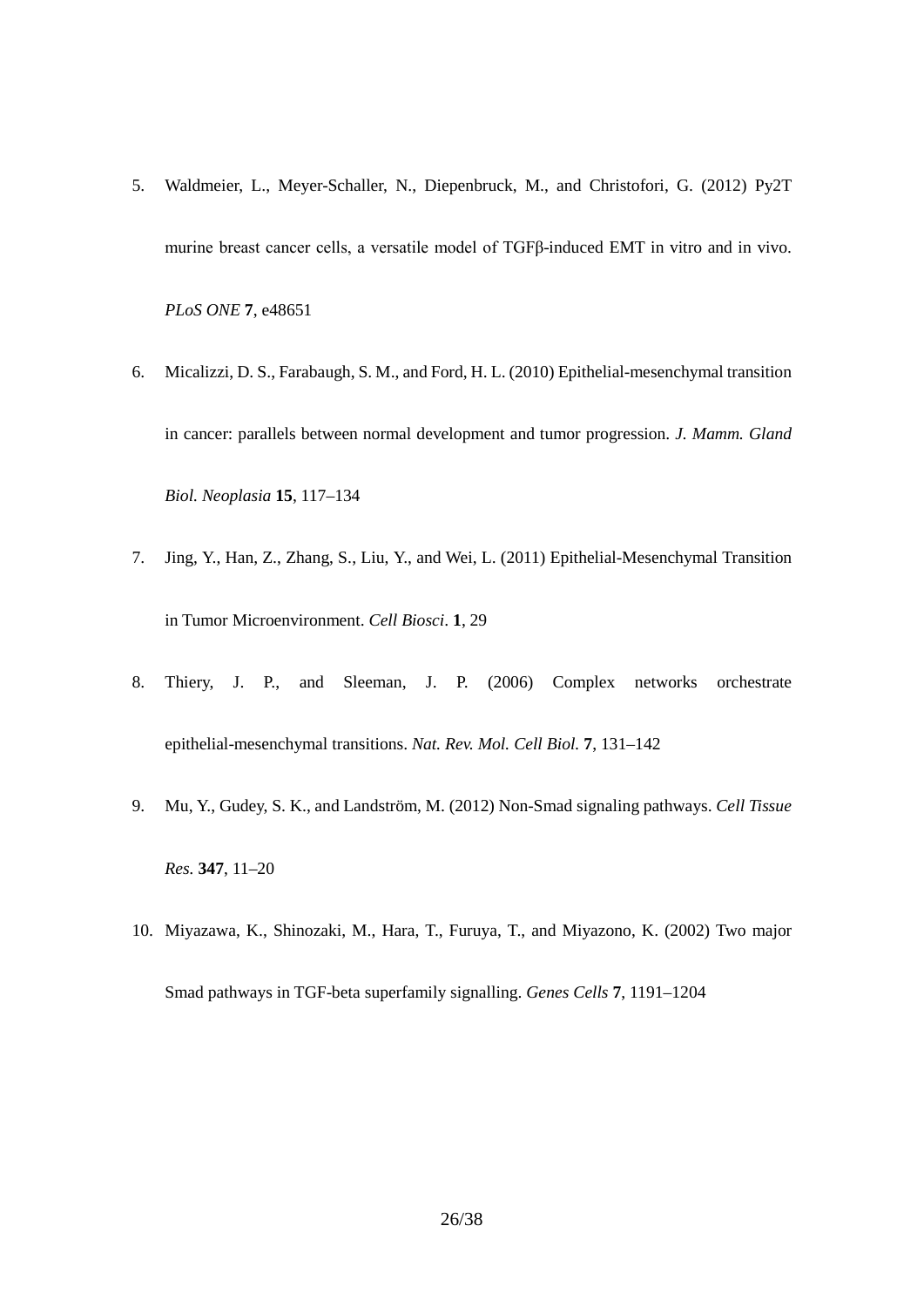- 11. Saitoh, M. (2015) Epithelial-mesenchymal transition is regulated at post-transcriptional levels by transforming growth factor-β signaling during tumor progression. *Cancer Sci*. **106**, 481–488
- 12. Saitoh, M. and Miyazawa, K. (2012) Transcriptional and post-transcriptional regulation in TGF-β-mediated epithelial-mesenchymal transition. *J. Biochem.* **151**, 563–571
- 13. Papageorgis, P. (2015) TGFβ Signaling in Tumor Initiation, Epithelial-to-Mesenchymal Transition, and Metastasis. *J Oncol*. **2015**, 587193–15
- 14. Batlle, E., Sancho, E., Franci, C., Dominguez, D., Monfar, M., Baulida, J., and Garcia De Herreros, A. (2000) The transcription factor Snail is a repressor of E-cadherin gene expression in the epithelial tumour cells. *Nat. Cell. Biol*. **2**, 84–89
- 15. Medici, D., Hay, E. D., and Olsen, B. R. (2008) Snail and Slug promote epithelial-mesenchymal transition through beta-catenin-T-cell factor-4-dependent expression of transforming growth factor-beta3. *Mol. Biol. Cell* **19**, 4875–4887
- 16. Zeisberg, M. and Neilson, E. G. (2009) Biomarkers for epithelial-mesenchymal transitions. *J. Clin. Invest*. **119**, 1429–1437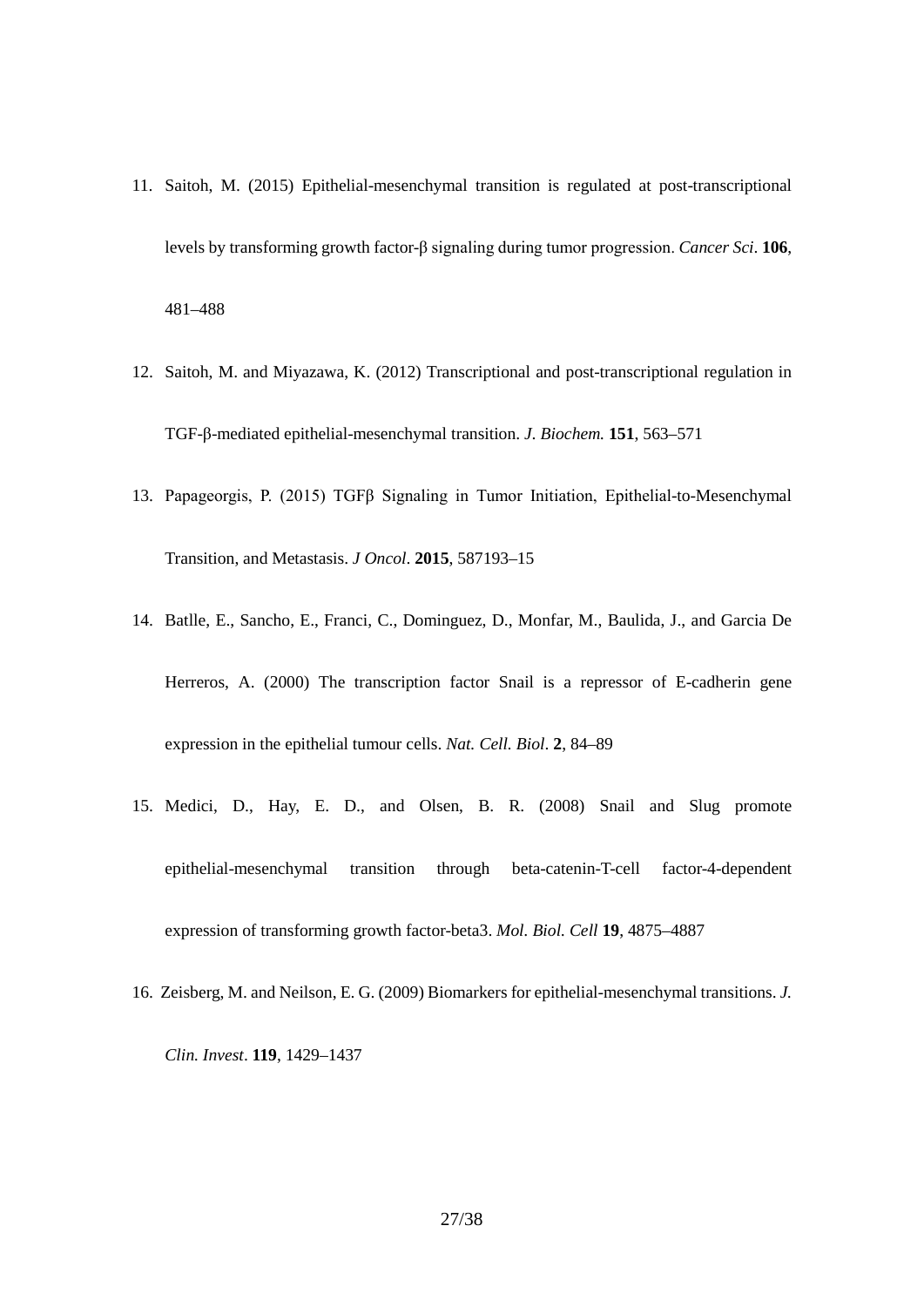- 17. Peinado, H., Olmeda, D., and Cano, A. (2007) Snail, Zeb and bHLH factors in tumour progression: an alliance against the epithelial phenotype? *Nat. Rev. Cancer* **7**, 415–428
- 18. Ungefroren, H., Sebens, S., Seidl, D., Lehnert, H., and Hass, R. (2011) Interaction of tumor cells with the microenvironment. *Cell Commun. Signal.* **9**, 18
- 19. Duffy, M. J., Maguire, T. M., Hill, A., McDermott, E., and O'Higgins, N. (2000) Metalloproteinases: role in breast carcinogenesis, invasion and metastasis. *Breast Cancer Res*. **2**, 252–257
- 20. Chien, M.-H., Lin, C.-W., Cheng, C.-W., Wen, Y.-C., and Yang, S.-F. (2013) Matrix metalloproteinase-2 as a target for head and neck cancer therapy. *Expert Opin Ther Targets* **17**, 203–216
- 21. Lamar, J. M., Iyer, V., and DiPersio, C. M. (2008) Integrin alpha3beta1 potentiates TGFbeta-mediated induction of MMP-9 in immortalized keratinocytes. *J. Invest. Dermatol*. **128,** 575–586
- 22. Madlener, M., Mauch, C., Conca, W., Brauchle, M., Parks, W. C., and Werner, S. (1996) Regulation of the expression of stromelysin-2 by growth factors in keratinocytes: implications for normal and impaired wound healing. *Biochem. J.* **320**, 659–664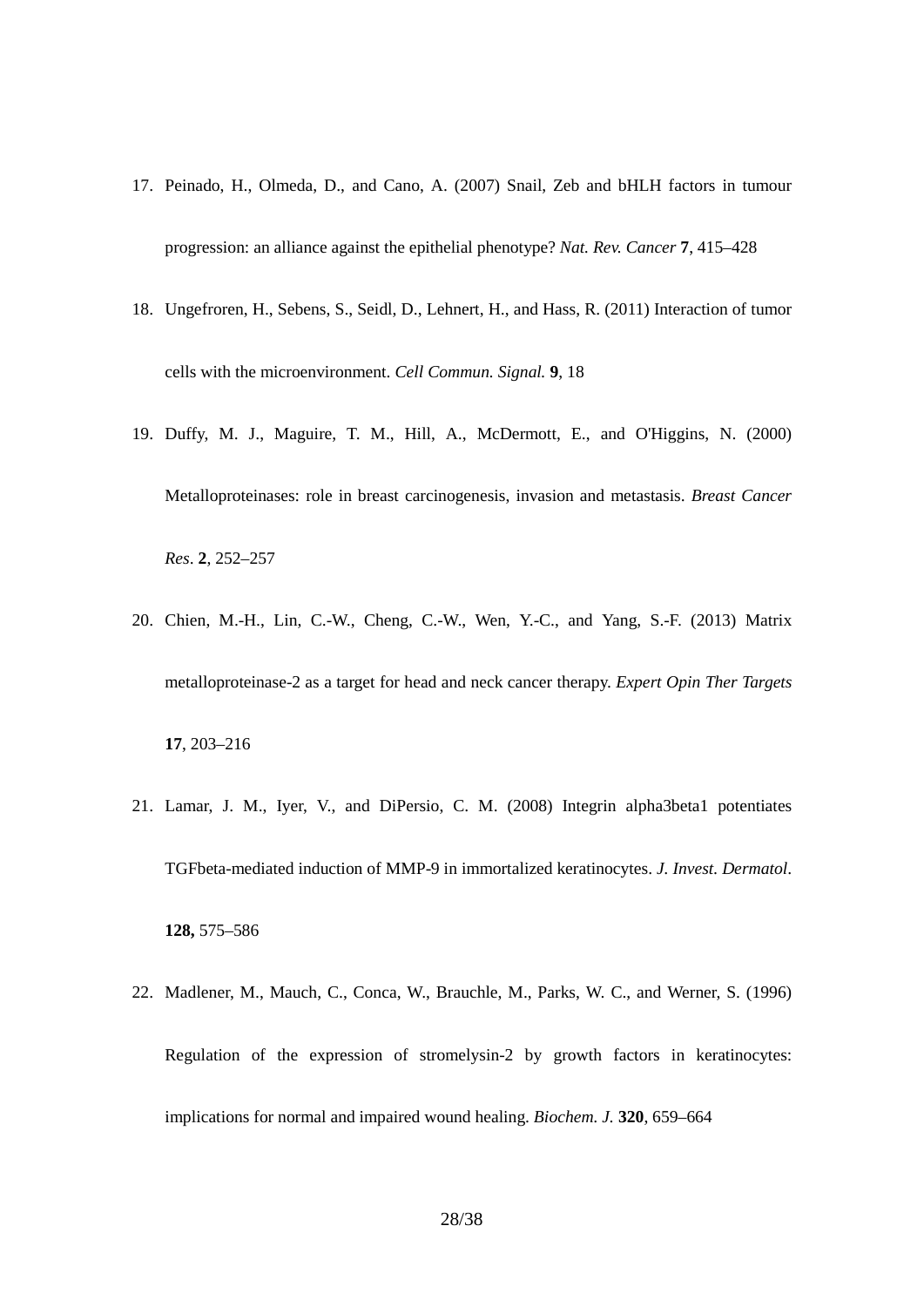- 23. Kim, H.-S., Shang, T., Chen, Z., Pflugfelder, S. C., and Li, D.-Q. (2004) TGF-beta1 stimulates production of gelatinase (MMP-9), collagenases (MMP-1, -13) and stromelysins (MMP-3, -10, -11) by human corneal epithelial cells. *Exp. Eye Res*. **79**, 263–274
- 24. Nakamura, H., Fujii, Y., Ohuchi, E., Yamamoto, E., and Okada, Y. (1998) Activation of the precursor of human stromelysin 2 and its interactions with other matrix metalloproteinases. *Eur. J. Biochem.* **253**, 67–75
- 25. Deraz, E. M., Kudo, Y., Yoshida, M., Obayashi, M., Tsunematsu, T., Tani, H., Siriwardena, S. B. S. M., Kiekhaee, M. R., Qi, G., Iizuka, S., Ogawa, I., Campisi, G., Lo Muzio, L., Abiko, Y., Kikuchi, A., and Takata, T. (2011) MMP-10/stromelysin-2 promotes invasion of head and neck cancer. *PLoS ONE* **6**, e2543857.
- 26. Logan, C. Y. and Nusse, R. (2004) The Wnt signaling pathway in development and disease. *Annu. Rev. Cell Dev. Biol*. **20**, 781–810
- 27. Clevers, H. (2006) Wnt/beta-catenin signaling in development and disease. *Cell* **127**, 469–480
- 28. Kim, W., Kim, M., and Jho, E.-H. (2013) Wnt/β-catenin signalling: from plasma membrane to nucleus. *Biochem. J*. **450**, 9–21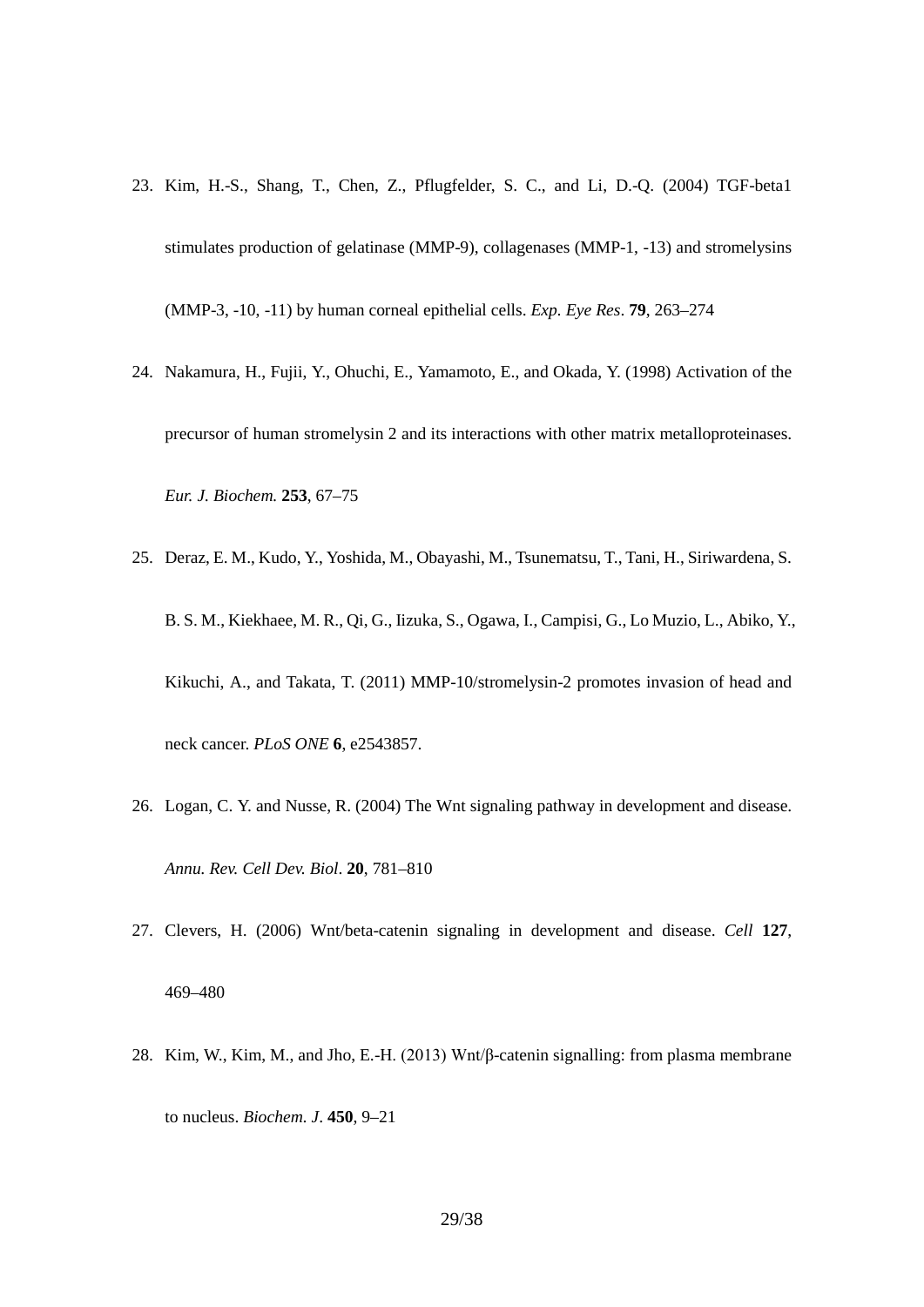- 29. Angers, S. and Moon, R. T. (2009) Proximal events in Wnt signal transduction. *Nat Rev Mol. Cell Biol*. **10**, 468–477
- 30. Peradziryi, H., Kaplan, N. A., Podleschny, M., Liu, X., Wehner, P., Borchers, A., and Tolwinski, N. S. (2011) PTK7/Otk interacts with Wnts and inhibits canonical Wnt signalling. *EMBO J*. **30**, 3729–3740
- 31. Kim, K., Lu, Z., and Hay, E. D. (2002) Direct evidence for a role of beta-catenin/LEF-1 signaling pathway in induction of EMT. *Cell Biol. Int*. **26**, 463–476
- 32. Chilosi, M., Poletti, V., Zamò, A., Lestani, M., Montagna, L., Piccoli, P., Pedron, S., Bertaso, M., Scarpa, A., Murer, B., Cancellieri, A., Maestro, R., Semenzato, G., and Dogurioni, C. (2003) Aberrant Wnt/beta-catenin pathway activation in idiopathic pulmonary fibrosis. *Am.*
	- *J. Pathol*. **162**, 1495–1502
- 33. Jamora, C., DasGupta, R., Kocieniewski, P., and Fuchs, E. (2003) Links between signal transduction, transcription and adhesion in epithelial bud development. *Nature* **422**, 317–322
- 34. Savagner, P. (2001) Leaving the neighborhood: molecular mechanisms involved during epithelial-mesenchymal transition. *BioEssays* **23**, 912–923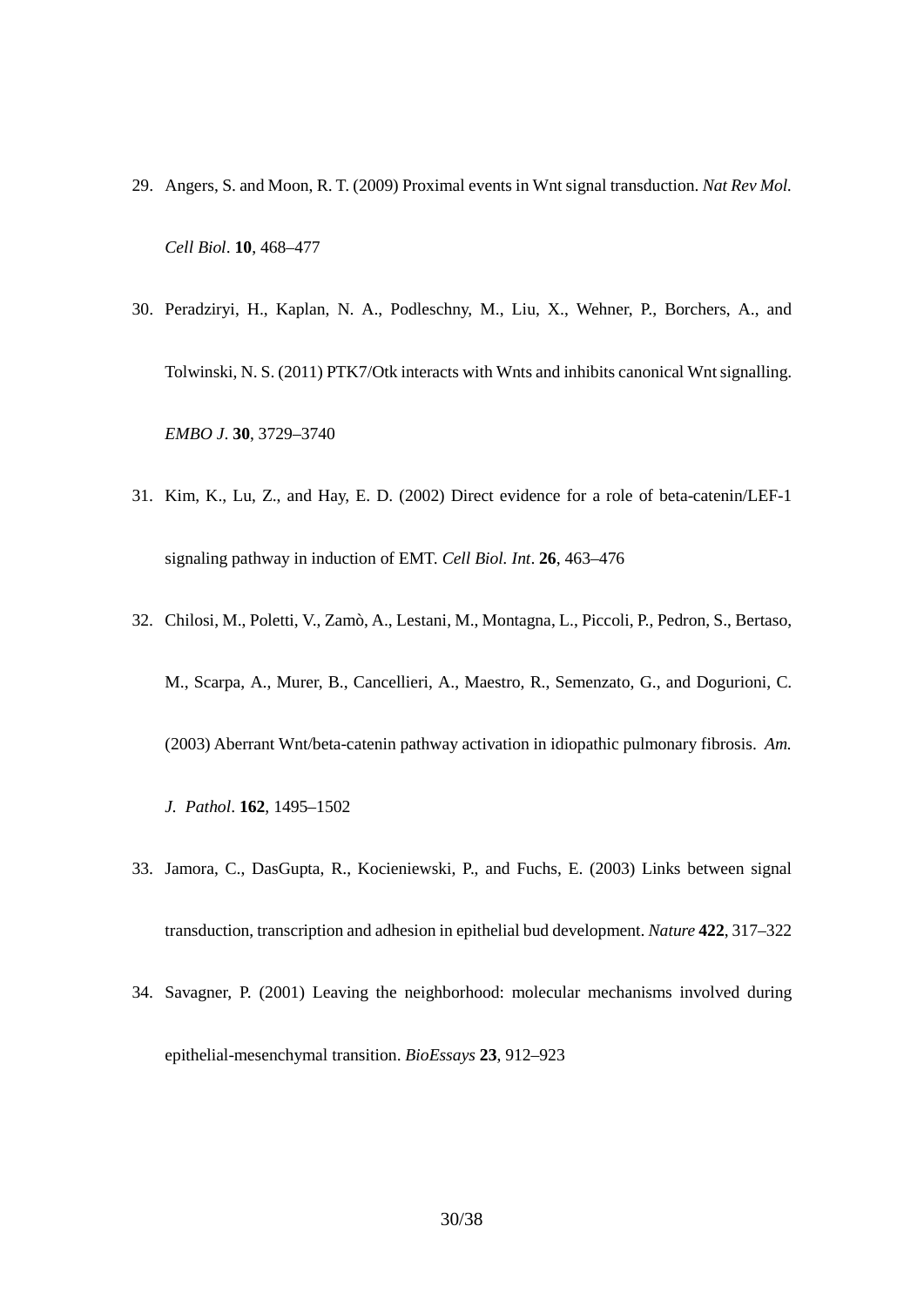- 35. Nelson, W. J. and Nusse, R. (2004) Convergence of Wnt, beta-catenin, and cadherin pathways. *Science* **303**, 1483–1487
- 36. Uraguchi, M., Morikawa, M., Shirakawa, M., Sanada, K., and Imai, K. (2004) Activation of WNT family expression and signaling in squamous cell carcinomas of the oral cavity. *J. Dent. Res.* **83**, 327–332
- 37. Kumawat, K., Menzen, M. H., Bos, I. S. T., Baarsma, H. A., Borger, P., Roth, M., Tamm, M., Halayko, A. J., Simoons, M., Prins, A., Postma, D. S., Schmidt, M., and Gosens, R. (2013) Noncanonical WNT-5A signaling regulates TGF-β-induced extracellular matrix production by airway smooth muscle cells. *FASEB J*. **27**, 1631–1643
- 38. Komiya, Y. and Habas, R. (2008) Wnt signal transduction pathways. *Organogenesis* **4**, 68–75
- 39. Saito, D., Kyakumoto, S., Chosa, N., Ibi, M., Takahashi, N., Okubo, N., Sawada, S., Ishisaki, A., and Kamo, M. (2013) Transforming growth factor-β1 induces epithelial-mesenchymal transition and integrin α3β1-mediated cell migration of HSC-4 human squamous cell carcinoma cells through Slug. *J. Biochem*. **153**, 303–315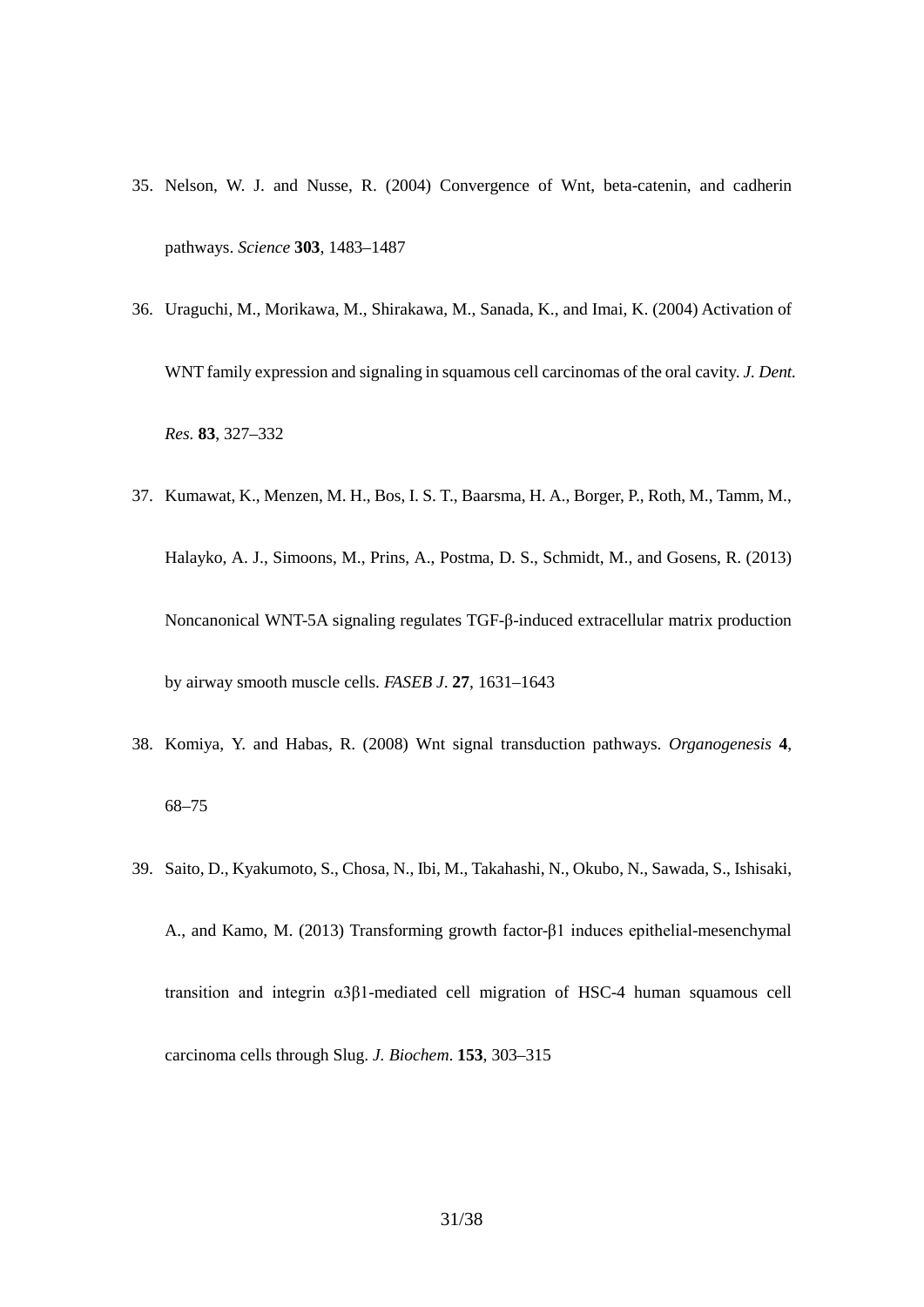- 40. Lamouille, S., Xu, J., and Derynck, R. (2014) Molecular mechanisms of epithelial-mesenchymal transition. *Nat. Rev. Mol. Cell Biol*. **15**, 178–196
- 41. Ruebel, K. H., Leontovich, A. A., Tanizaki, Y., Jin, L., Stilling, G. A., Zhang, S., Coonse, K., Scheithauer, B. W., Lombardero, M., Kovacs, K., and V. Lloyd, R. V. (2008) Effects of TGFβ1 on gene expression in the HP75 human pituitary tumor cell line identified by gene expression profiling. *Endocrine* **33** 62–76
- 42. Anastas, J. N. and Moon, R. T. (2013) WNT signalling pathways as therapeutic targets in cancer. *Nat. Rev. Cancer* **13**, 11–26
- 43. Weeraratna, A. T., Jiang, Y., Hostetter, G., Rosenblatt, K., Duray, P., Bittner, M., and Trent, J. M. (2002) Wnt5a signaling directly affects cell motility and invasion of metastatic melanoma. *Cancer Cell*, **1**, 279–288
- 44. Wilkins-Port, C. E., Ye, Q., Mazurkiewicz, J. E., and Higgins, P. J. (2009) TGF-beta1 + EGF-initiated invasive potential in transformed human keratinocytes is coupled to a plasmin/MMP-10/MMP-1-dependent collagen remodeling axis: role for PAI-1. *Cancer Res*. **69***,* 4081–4091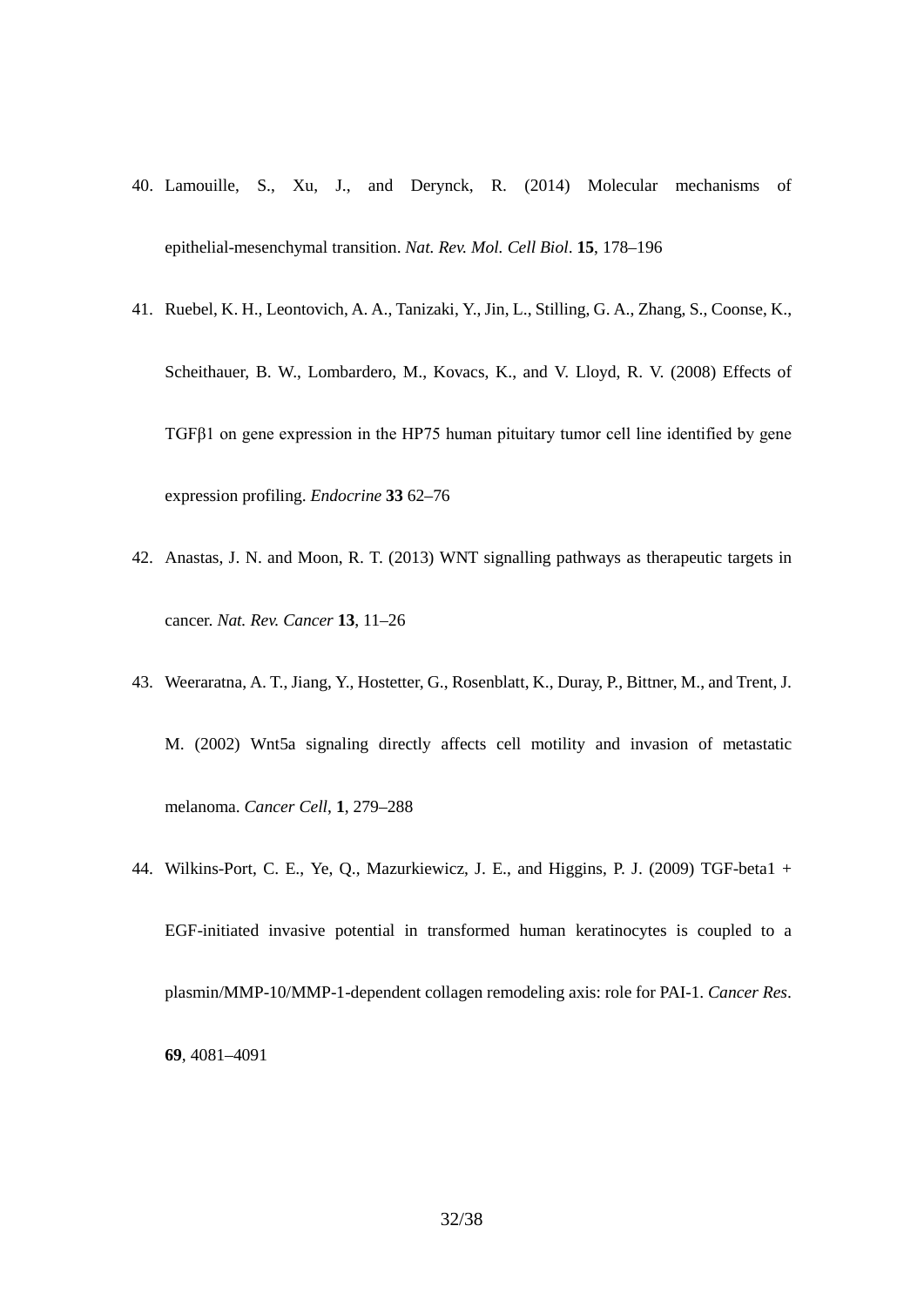- 45. Ishikawa, F., Miyoshi, H., Nose, K., and Shibanuma, M. (2010) Transcriptional induction of MMP-10 by TGF-β, mediated by activation of MEF2A and downregulation of class IIa HDACs. *Oncogene* **29**, 909–919
- 46. Zhang, G., Miyake, M., Lawton, A., Goodison, S., and Rosser, C. J. (2014) Matrix metalloproteinase-10 promotes tumor progression through regulation of angiogenic and apoptotic pathways in cervical tumors. *BMC Cancer* **14**, 310
- 47. Mashhadiabbas, F., Mahjour, F., Mahjour, S. B., Fereidooni, F., and Hosseini, F. S. (2012) The immunohistochemical characterization of MMP-2, MMP-10, TIMP-1, TIMP-2, and podoplanin in oral squamous cell carcinoma. *Oral Surg. Oral Med. Oral Pathol. Oral Radiol.*

**114**, 240–250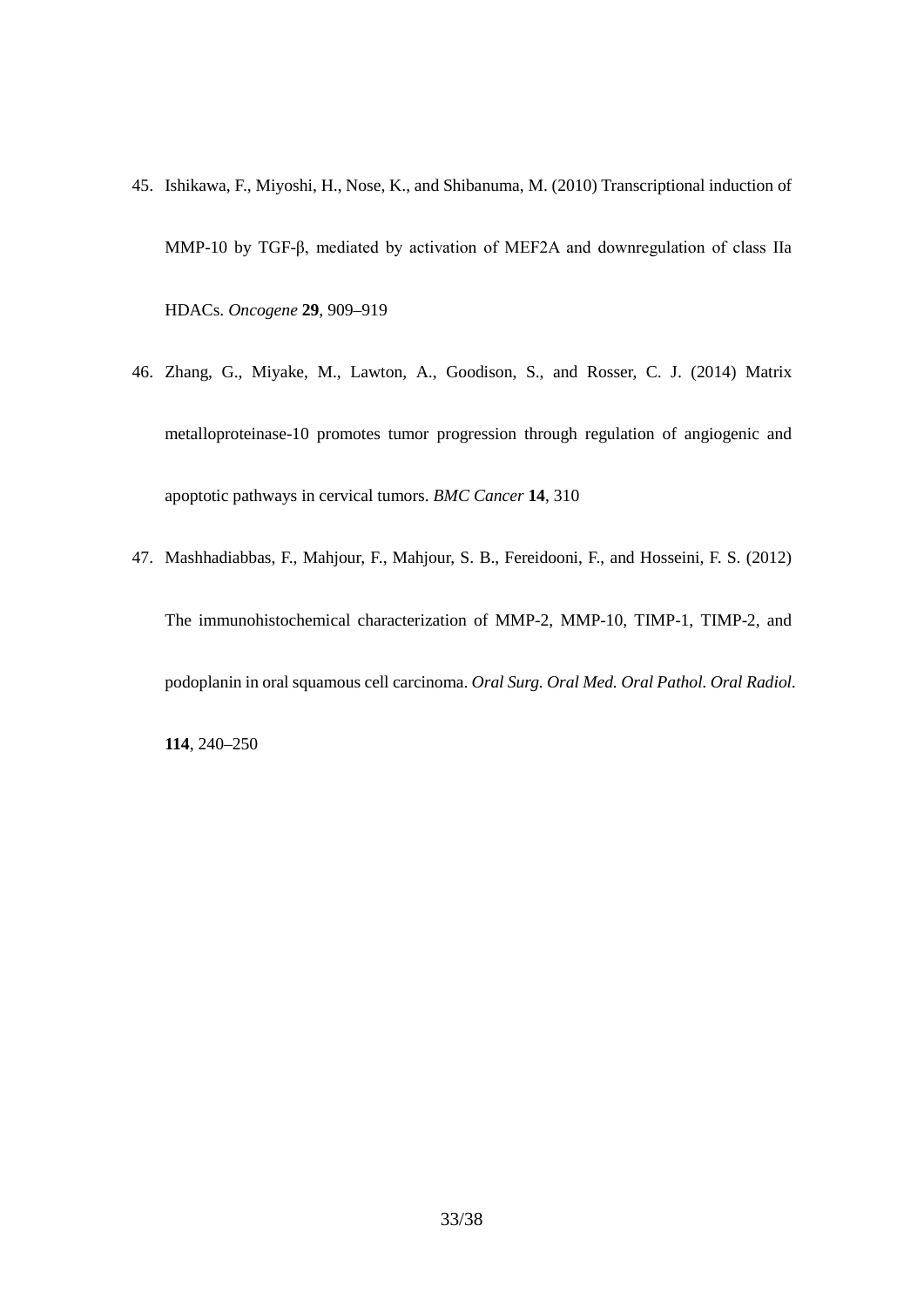#### **Figure legends**

#### **Fig. 1. TGF-β1 induces expression of MMP-10 in HSC-4 cells**

(A) HSC-4 cells were treated with 10 ng/mL TGF-β1. The secreted proteins, present in the culture medium, were separated via SDS-PAGE and analyzed by LC-MS/MS. Proteomic analysis identified MMP-1 and MMP-10 (bands indicated by arrows) in the TGF-β1-stimulated cells. (B) The mass data were analyzed using Mascot software against a protein database for protein identification. (C) The conditioned medium was also analyzed by western blotting with anti-MMP-10 antibodies (LA-12 clone). (D) The expression of MMP-10 in four TGF-β-stimulated hOSCC cell lines was examined by qRT-PCR. The values have been normalized to the β-actin mRNA level. Data represent the mean  $\pm$  SD of triplicate experiments  $(*P < 0.05; **P < 0.01).$ 

#### **Fig. 2. TGF-β1 promotes invasion in HSC-4 cells through MMP-10 expression**

(A) HSC-4 cells were transfected with MMP-10 siRNA (siMMP-10) or control siRNA (siControl). The expression of MMP-10 mRNA was examined by qRT-PCR. The values have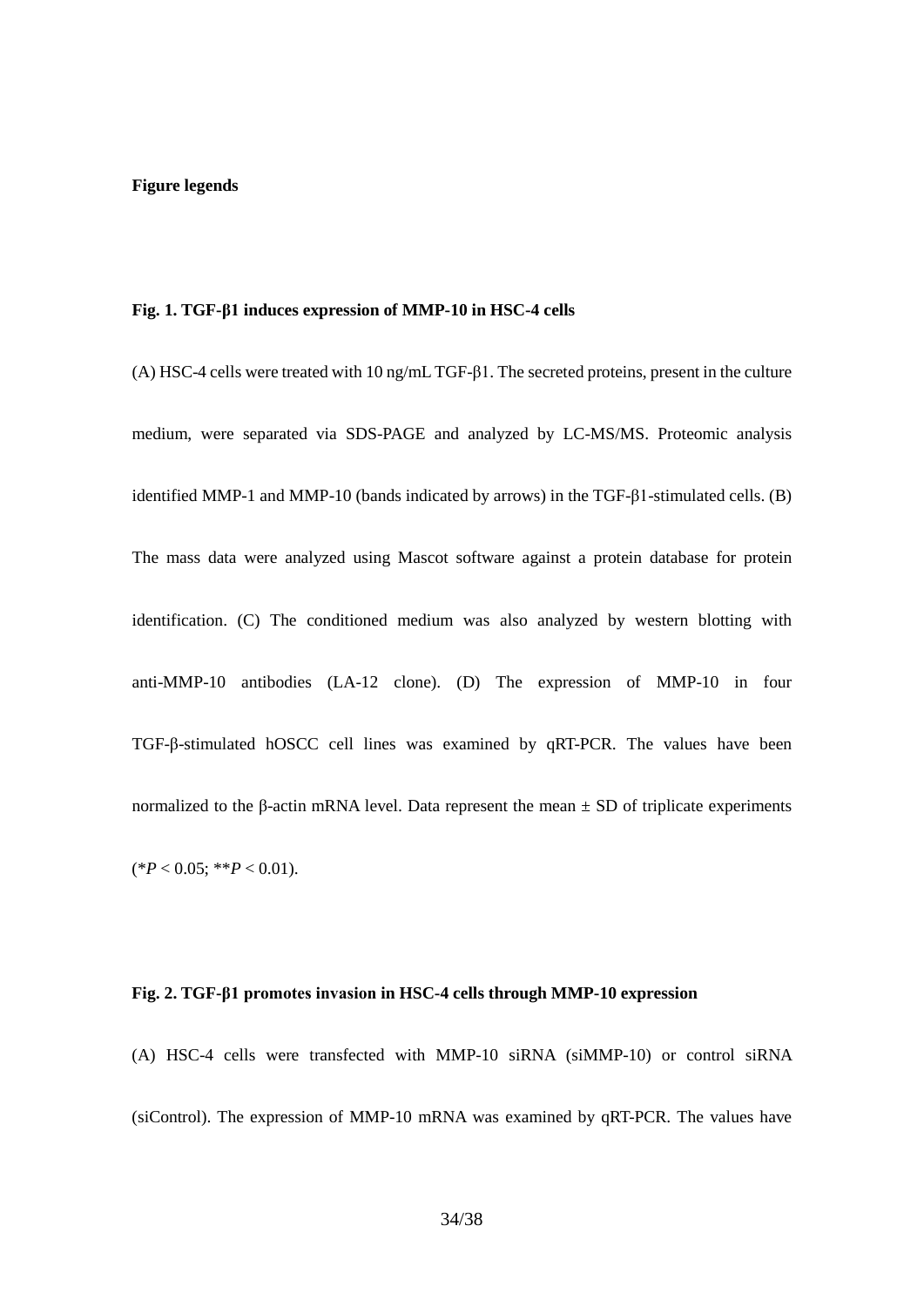been normalized to the β-actin mRNA levels. Data represent the mean  $±$  SD of triplicate experiments ( $*P < 0.05$ ;  $*P < 0.01$ ). (B) For the detection of MMP-10 protein, culture media were collected 72 h after TGF-β1 (10 ng/mL) stimulation, and then subjected to western blotting analysis. (C) First, the cells were transfected with control siRNA (black bars) or MMP-10 siRNA (gray bars). Then, the invasiveness of the cells was examined in a Boyden chamber assay. Data represent the mean  $\pm$  SD of 3 technical replicates for each time point (\**P* < 0.05; \*\**P* < 0.01).

#### **Fig. 3. TGF-β1 induces MMP-10 expression in a Slug-dependent manner**

(A) HSC-4 cells were transfected with Slug siRNA (siSlug) or control siRNA (siControl). The expression of MMP-10 mRNA was examined by qRT-PCR. (B) The protein expression levels of MMP-10 were determined by western blotting with anti-MMP-10 (LA-12) antibodies. (C) The invasiveness of HSC-4 cells was evaluated in a Boyden chamber assay after transfection with siSlug (light gray bars) or siControl (dark gray bars). After a 24-h incubation, the penetrated cells on the lower side of the membrane were stained by hematoxylin. Data represent the mean  $\pm$  SD of 3 technical replicates for each time point  $(*P < 0.05; **P < 0.01)$ .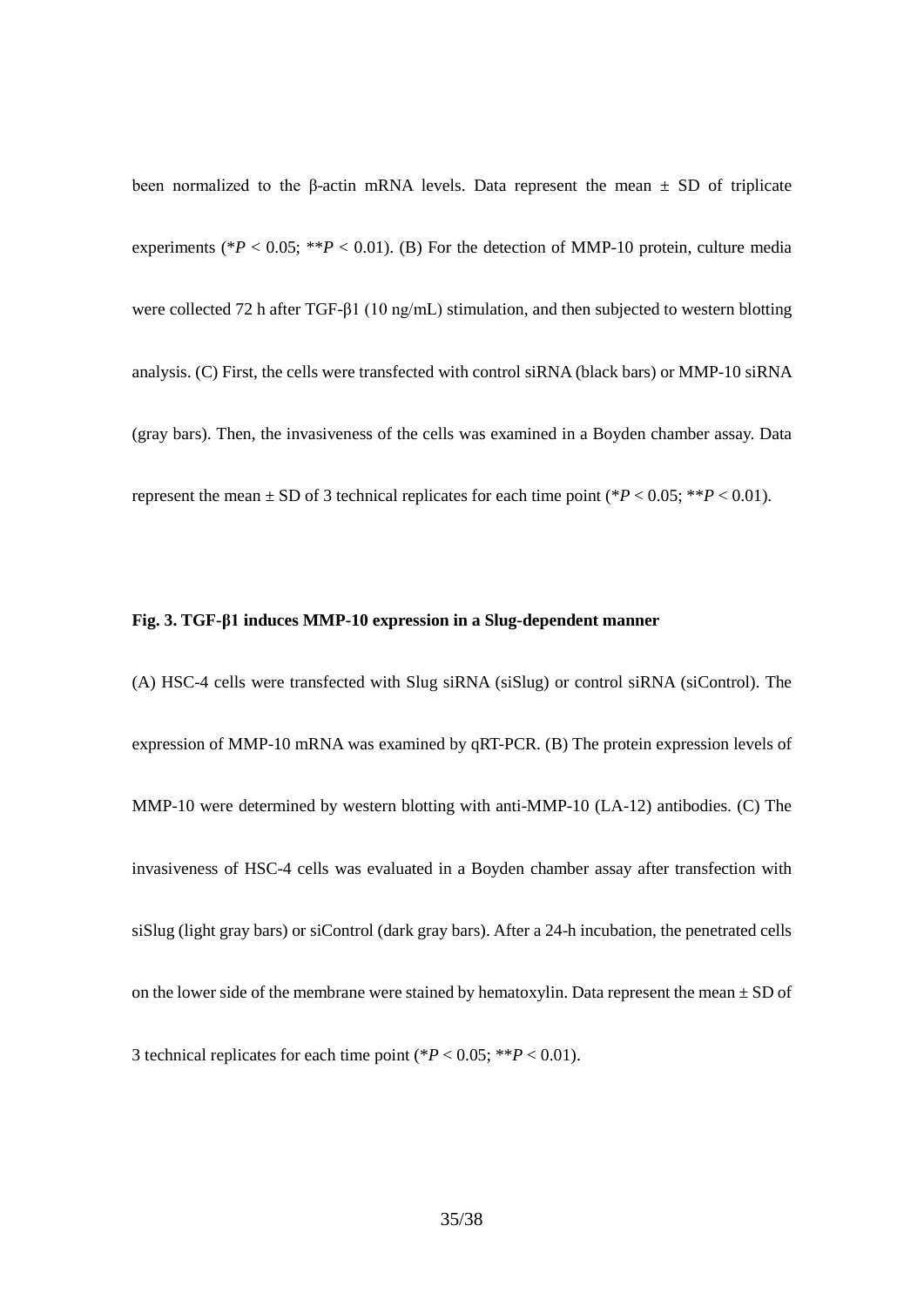# **Fig. 4. TGF-β1-induced MMP-10 expression seems to be mediated through non-canonical Wnt signaling possibly activated by Wnt-5b**

HSC-4 cells with (gray bars) or without (black bars) stimulation with 10 ng/mL TGF-β1 for 24 or 48 h in serum-free medium were analyzed by qRT-PCR. The expression levels of (A) Wnt-5b, (B) Wnt-3a, and (C) Wnt-5a were examined. (D and E) HSC-4 cells with or without a 48-h stimulation using 10 ng/mL TGF-β1 were treated with (D) Dvl-PDZ Domain Inhibitor II (10  $\mu$ M) or (E) DKK-1 (10 µg/mL) 60 min prior to TGF-β1 treatment. The expression levels of MMP-10 were examined by qRT-PCR. (F) HSC-4 cells were stimulated with 0, 50, or 100 ng/mL rhWnt-5b for 24 h in serum-free medium. The expression levels of MMP-10 were assessed by qRT-PCR. Data represent the mean  $\pm$  SD of triplicate for each time point (\* $P < 0.05$ ; \*\* $P < 0.01$ ).

# **Fig. 5. TGF-β1 increases the invasiveness of HSC-4 cells by induction of Wnt-5b expression through Slug**

(A) HSC-4 cells were transfected with Slug siRNA (siSlug) or control siRNA (siControl). The expression of Wnt-5b mRNA was examined by qRT-PCR. (B) The protein expression levels of Wnt-5b were determined by western blotting using with anti-Wnt-5b (ab124818) antibodies. (C)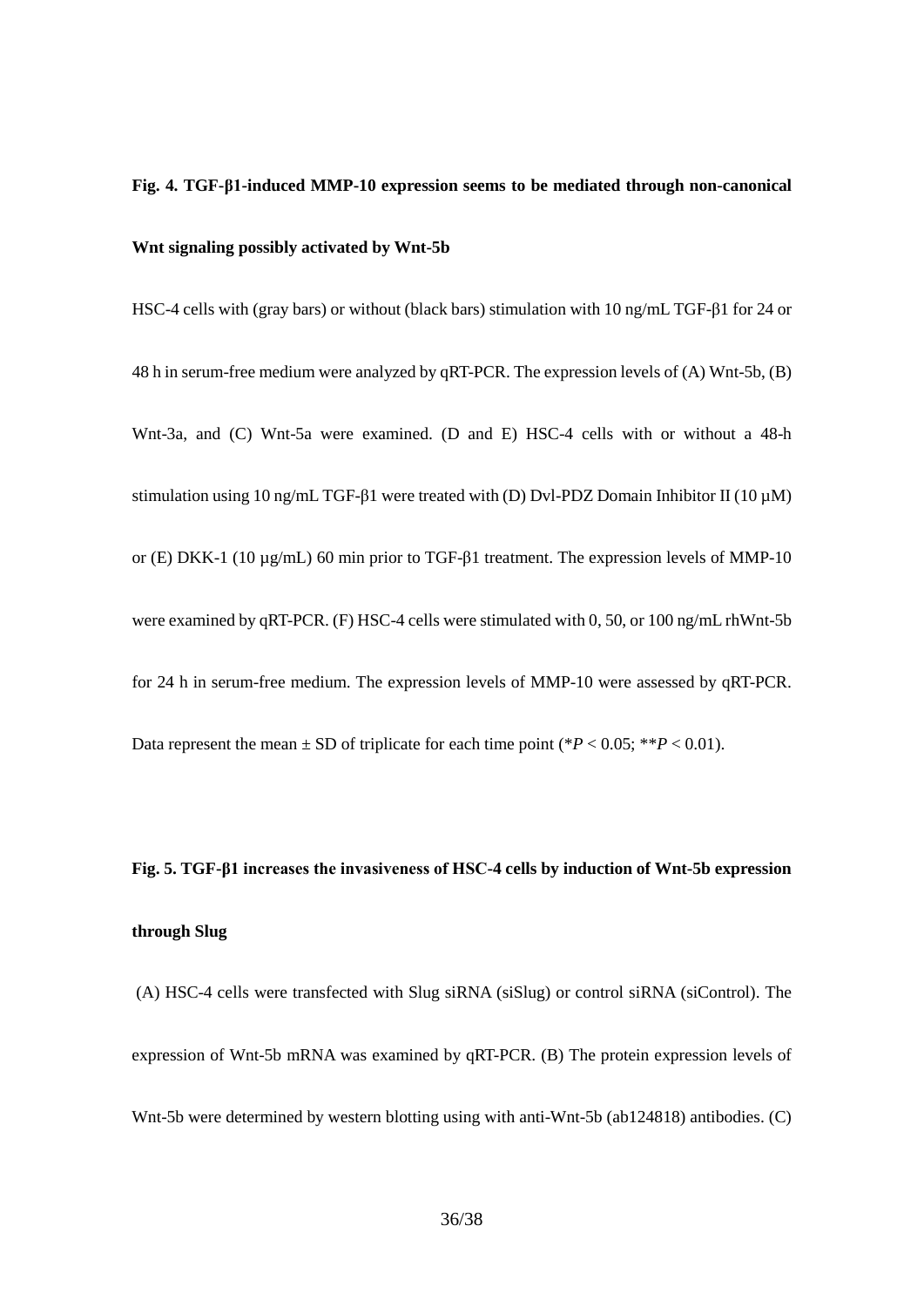The cells were transfected with Wnt-5b siRNA (siWnt-5b) or siControl and mRNA expression of Wnt-5b was examined by qRT-PCR. (D) The invasiveness of HSC-4 cells transfected with siWnt-5b (light gray bars) or siControl (dark gray bars) was evaluated in a Boyden chamber assay. After 24 h of incubation, the penetrated cells on the lower side of the membrane were stained by hematoxylin. Data represent the mean  $\pm$  SD of 3 technical replicates for each time point ( $*P$   $\lt$ 0.05; \*\* $P < 0.01$ ).

# **Fig. 6. Wnt-5b induces MMP-10 expression and invasion in HSC-4 cells in a JNK-dependent manner**

(A) TGF-β1-induced phosphorylation of JNK in HSC-4 cells was examined by western blotting with anti-phosphoJNK and anti-JNK antibodies. Whole-cell extracts were prepared from cells treated with 10 ng/mL TGF-β1. The level of β-actin was used as a loading control. (B) rhWnt-5b-induced phosphorylation of JNK in HSC-4 cells was examined by western blotting with anti-phosphoJNK and anti-JNK antibodies. β-actin was used as a loading control. (C and D) HSC-4 cells were treated with SP600125 (10  $\mu$ M) or DMSO as a negative control, 60 min prior to TGF-β1 treatment. (C) The expression levels of target genes were examined by qRT-PCR. (D)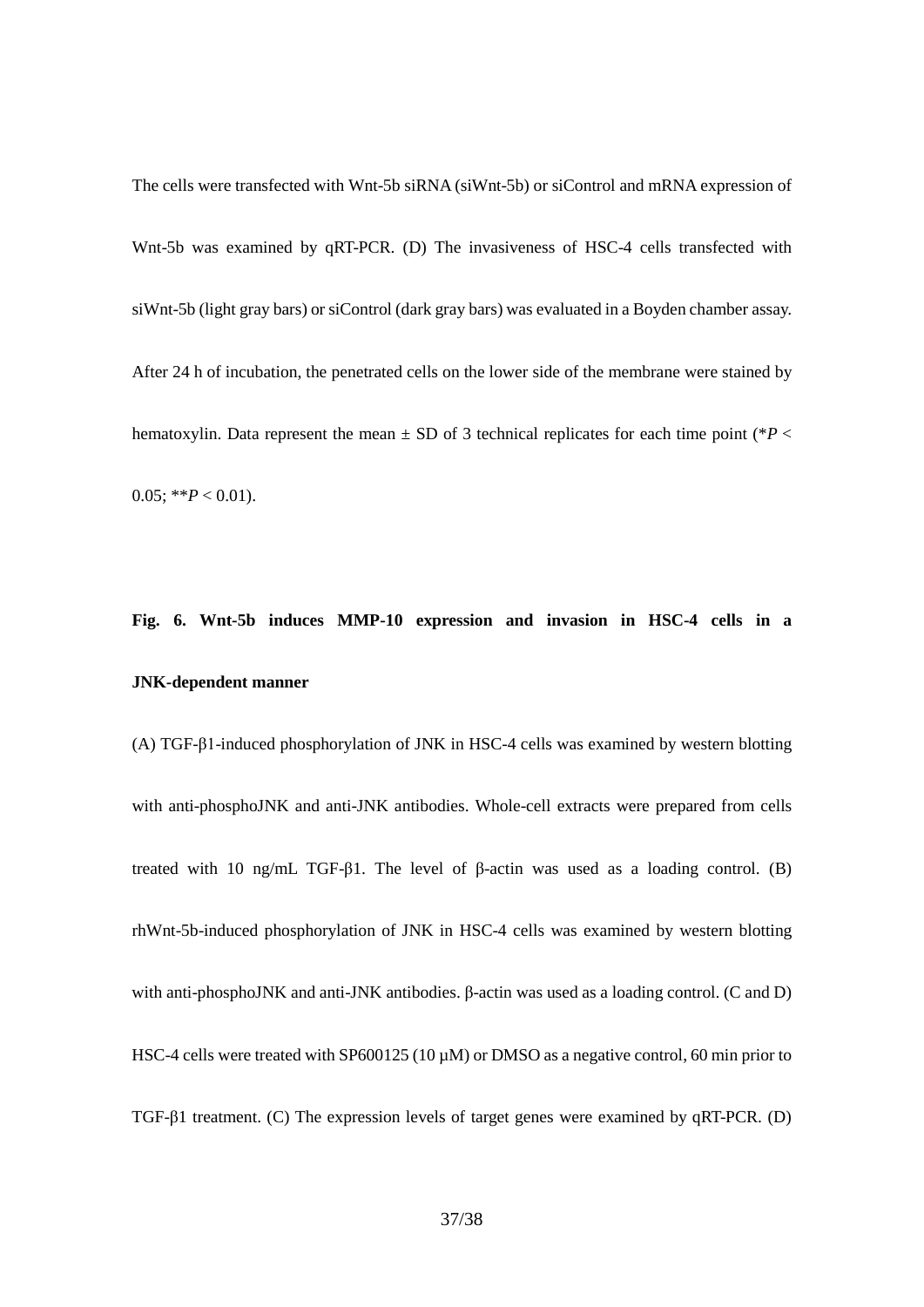The protein expression levels of MMP-10 and Slug were determined by western blotting using anti-MMP-10 (I-18) and anti-Slug antibodies. β-actin was used as a loading control. (E) The invasiveness of HSC-4 cells in the presence of SP600125 (light gray bars) or DMSO as a control (dark gray bars) was evaluated in a Boyden chamber assay. After 24 h of incubation, the penetrated cells on the lower side of the membrane were stained by hematoxylin. Data represent the mean  $\pm$  SD of 3 technical replicates for each time point (\* $P < 0.05$ ; \*\* $P < 0.01$ ).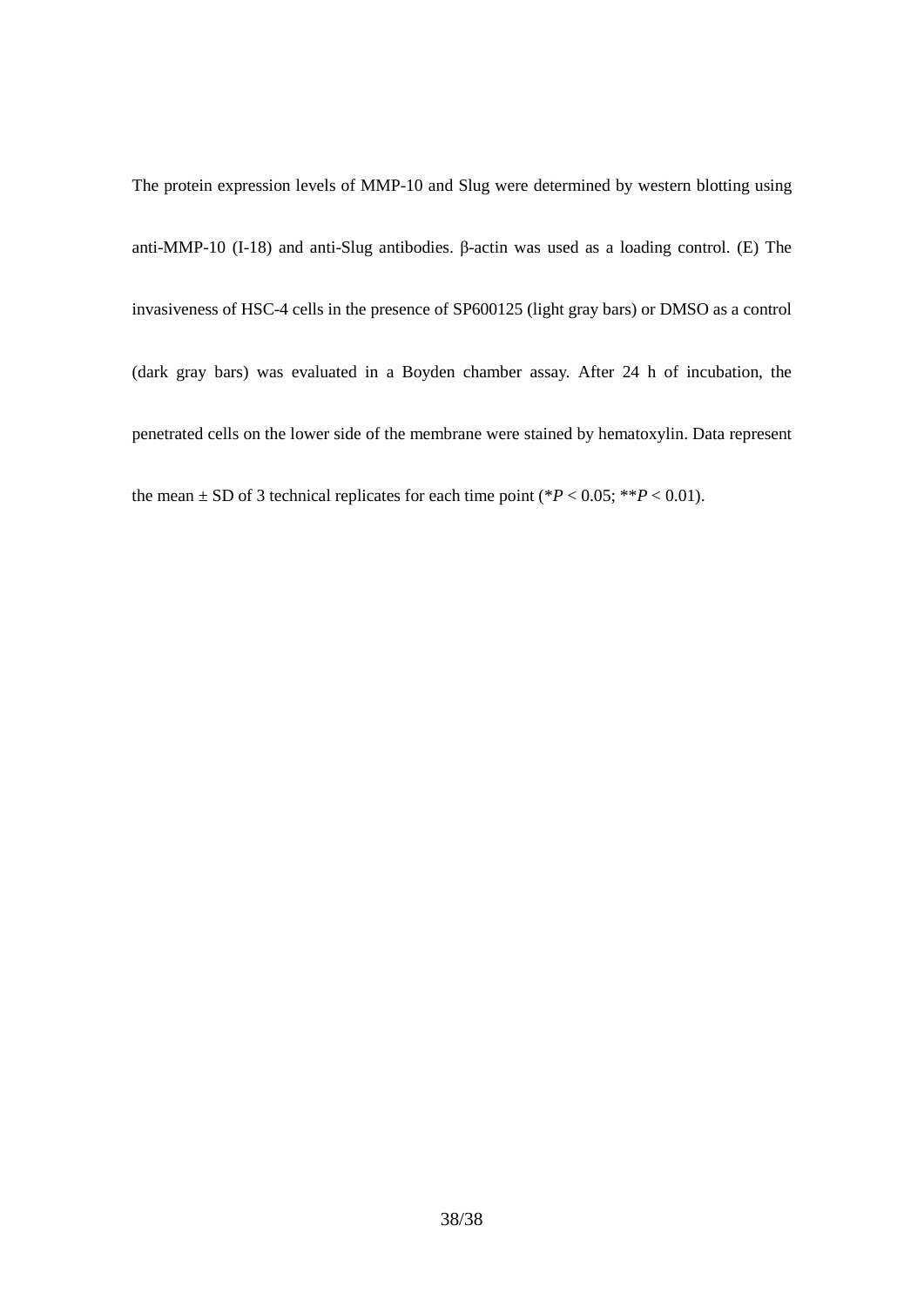Figure 1.



B

**TGF-β1-induced MMPs identified by mass spectrometry**

| Protein<br>Name | Pro-form<br>MW (kDa) | No. of<br>matched     | Mascot<br>score | Sequence<br>coverage |
|-----------------|----------------------|-----------------------|-----------------|----------------------|
|                 |                      | peptides <sup>a</sup> |                 | $\%$                 |
| $MMP-1$         | 52                   | 16                    | 339             |                      |
| MMP-<br>10      | 56                   | 13                    | 259             | 31                   |

aMatched peptides include all peptides that differ either by sequence, modification, or charge.



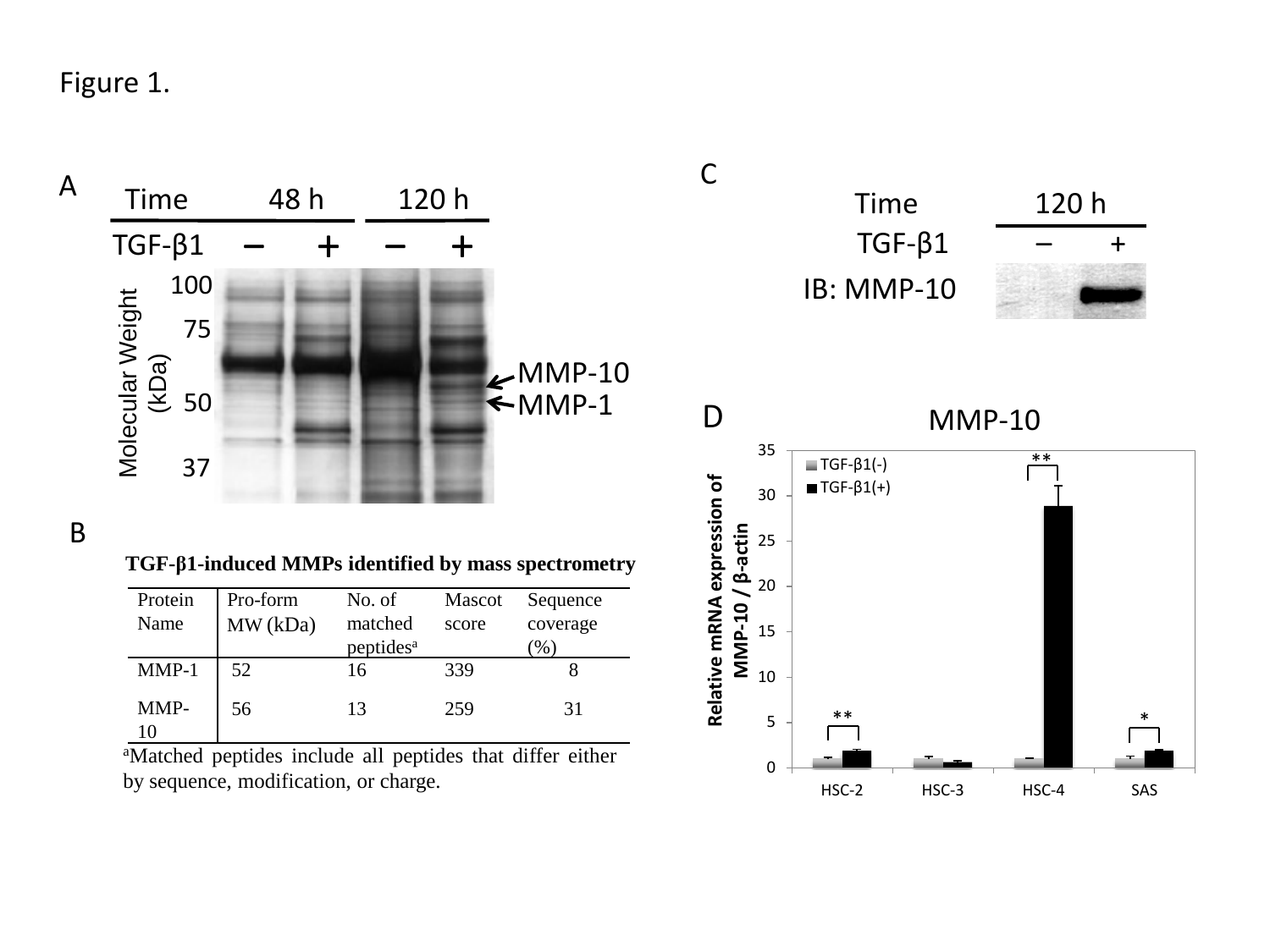Figure 2.



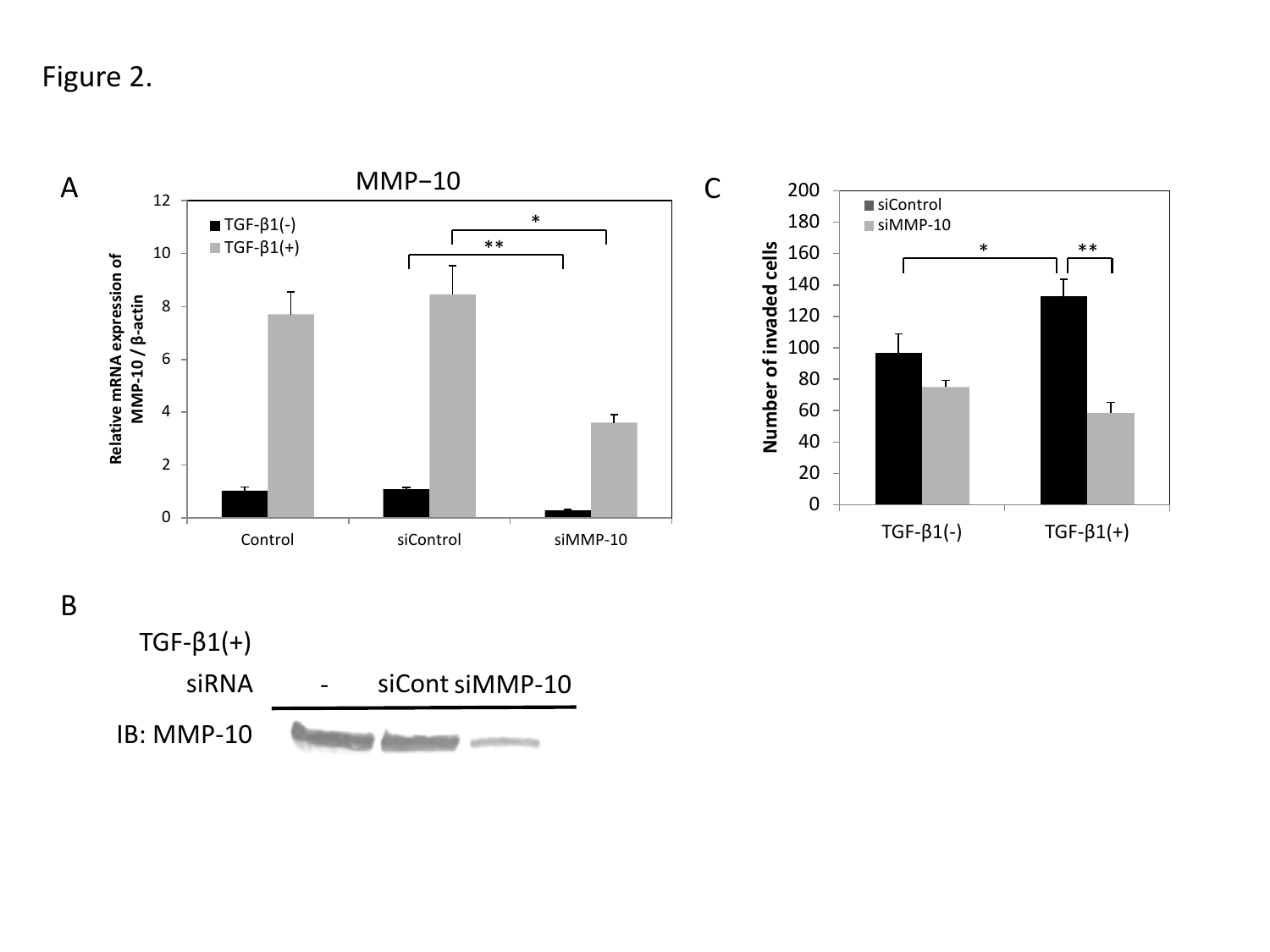Figure 3.

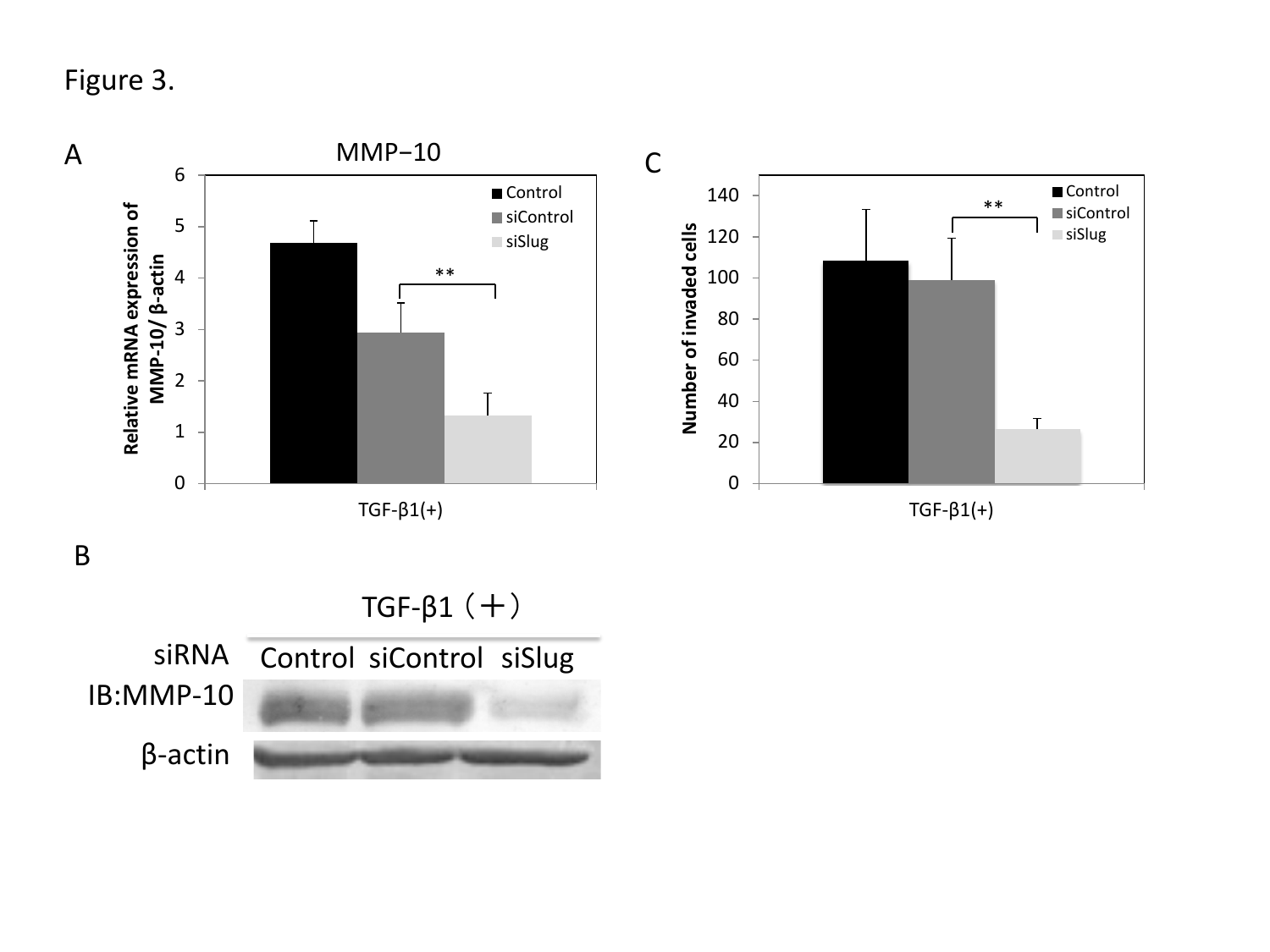Figure 4.



TGF-β1(+)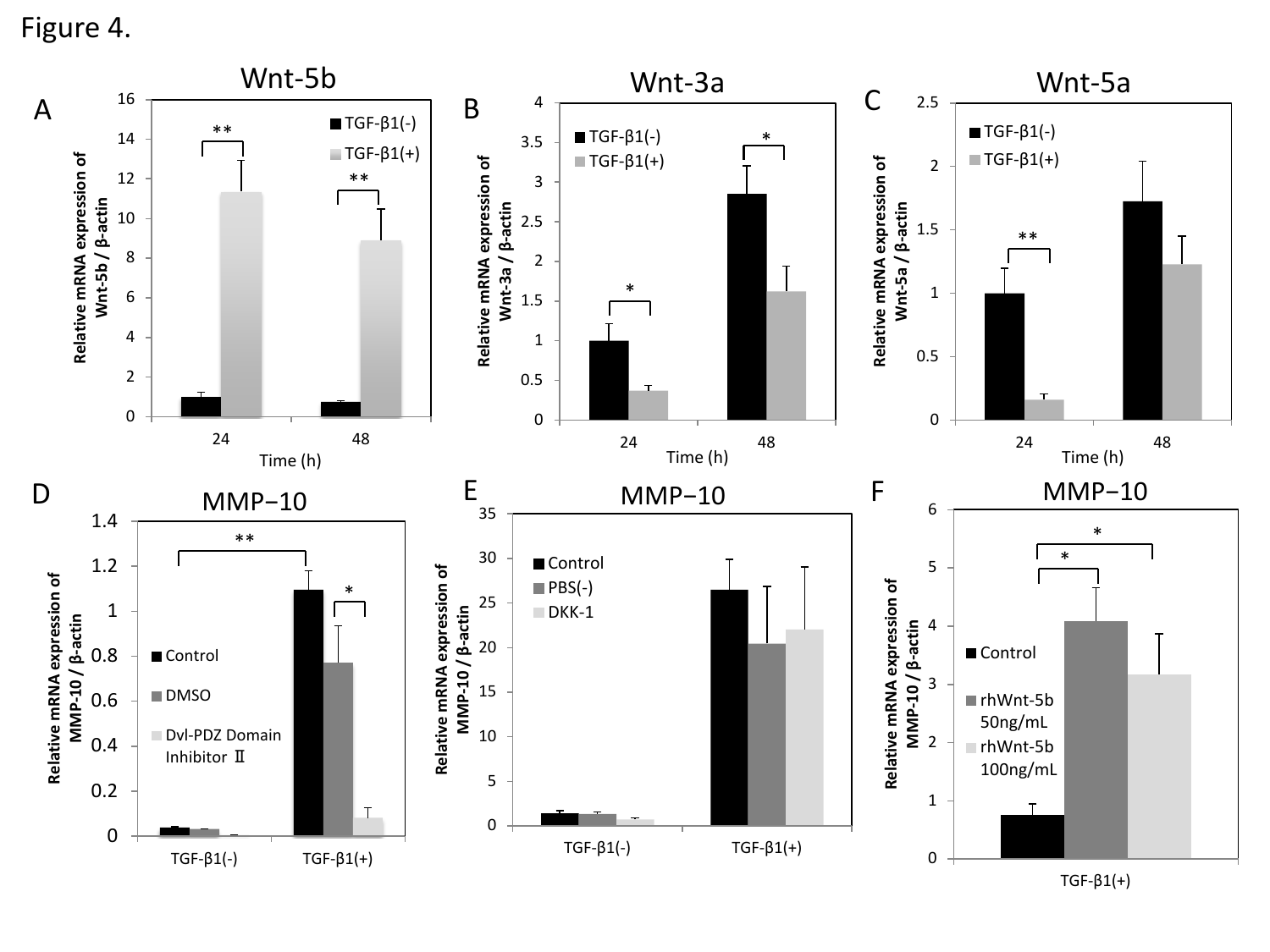Figure 5.



TGF-β(+) TGF-β1(+)